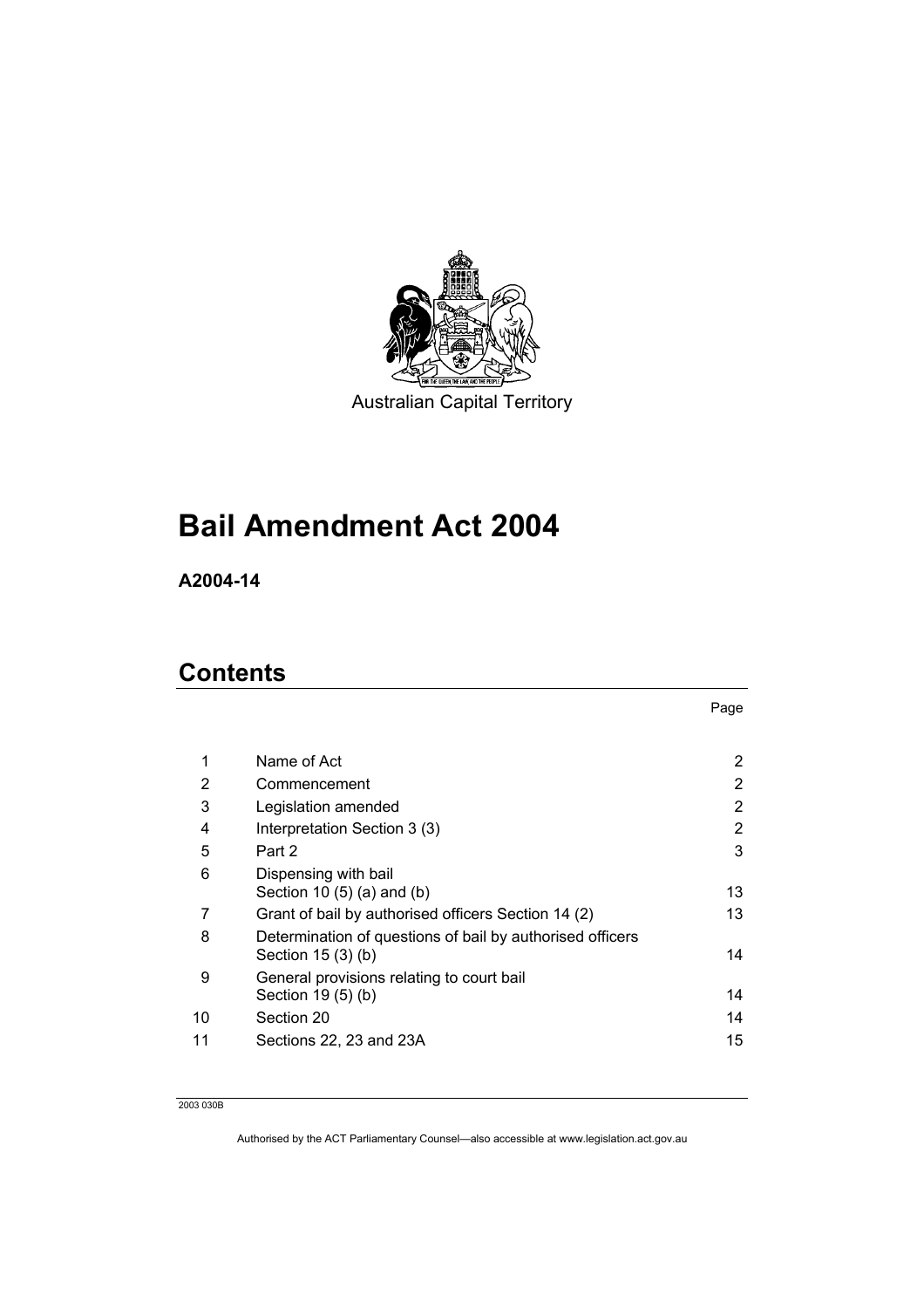#### **Contents**

|    |                                                                       | Page |
|----|-----------------------------------------------------------------------|------|
| 12 | Conditions on which bail may be granted to adults Section 25<br>(1)   | 17   |
| 13 | New section 25 (2) (da)                                               | 18   |
| 14 | Section 25 (2)                                                        | 19   |
| 15 | Section 25 (5)                                                        | 19   |
| 16 | Section 25 (7)                                                        | 19   |
| 17 | Section 25                                                            | 19   |
| 18 | Conditions on which bail may be granted to children<br>Section 26 (1) | 19   |
| 19 | Section 26 (3) (a) (ii)                                               | 20   |
| 20 | Section 26                                                            | 20   |
| 21 | Notice to victim of bail decisions                                    |      |
|    | Section 27A                                                           | 20   |
| 22 | Section 28                                                            | 21   |
| 23 | Sections 31 and 32                                                    | 21   |
| 24 | Continuation of bail and undertakings<br>Section 33 (2), new note     | 23   |
| 25 | Section 33 (3) to (6)                                                 | 23   |
| 26 | Warning to person making acknowledgment Section 35                    | 24   |
| 27 | Section 36                                                            | 24   |
| 28 | Section 37                                                            | 25   |
| 29 | New section 41A                                                       | 26   |
| 30 | Section 42                                                            | 26   |
| 31 | Power of Supreme Court to review<br>Section 43 (1)                    | 27   |
| 32 | Power of Supreme Court to review<br>New section 43 (1A)               | 27   |
| 33 | General limitation on power of court to review<br>Section 44          | 27   |
| 34 | Miscellaneous Division 6.3                                            | 27   |
| 35 | New section 47A                                                       | 28   |
| 36 | False statements in acknowledgments<br>Section 50                     | 28   |
| 37 | Section 56                                                            | 28   |
| 38 | New sections 56A and 56B                                              | 29   |
|    |                                                                       |      |

contents 2 Bail Amendment Act 2004

A2004-14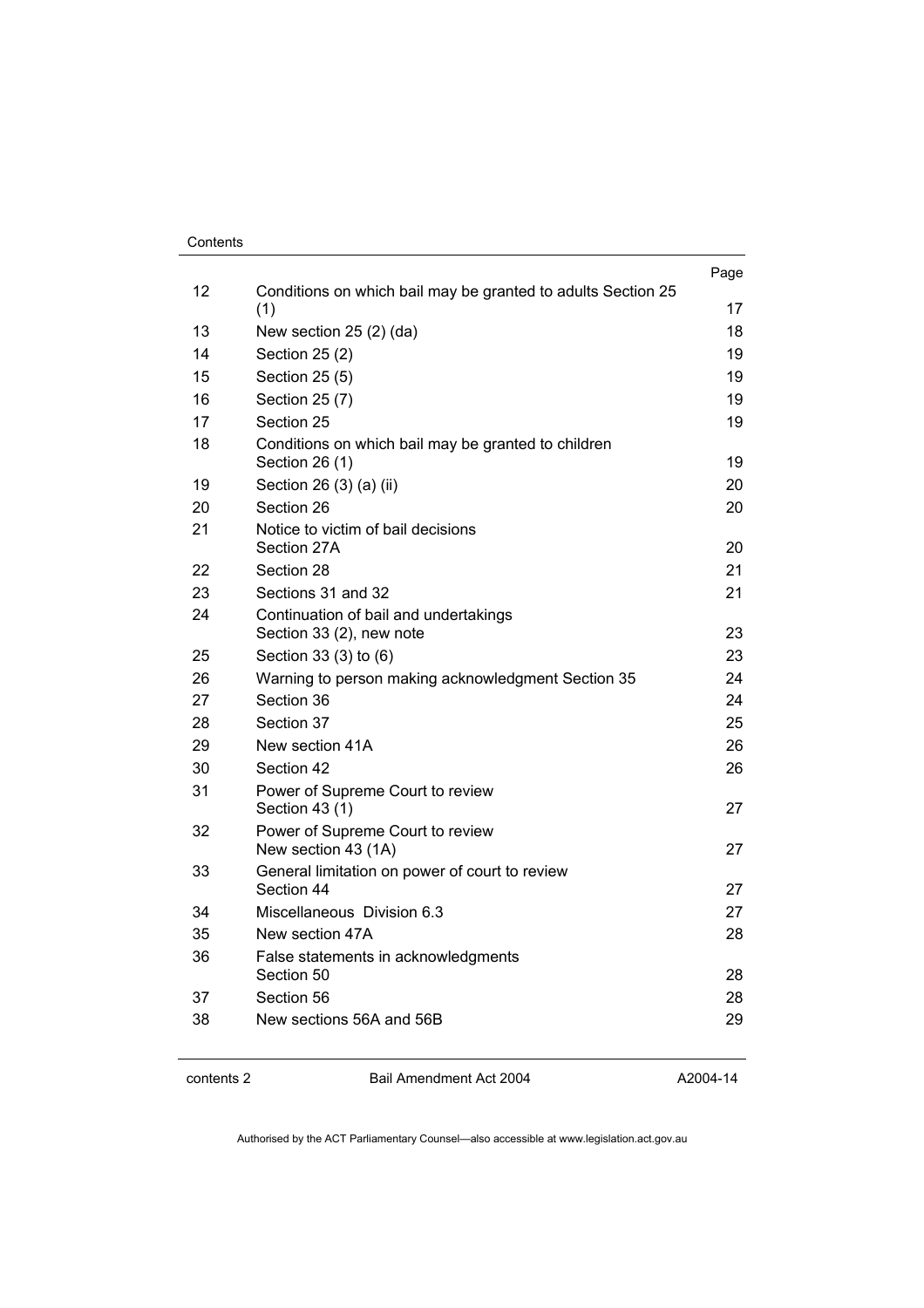|                   |                                                    | Contents |
|-------------------|----------------------------------------------------|----------|
|                   |                                                    | Page     |
| 39                | Approved forms<br>Section 58 (3)                   |          |
| 40                | Regulation-making power                            |          |
|                   | Section 59                                         | 30       |
| 41                | New section 59 (2)                                 |          |
| 42                | Dictionary, new definition of accused person       |          |
| 43                | Schedule 1                                         |          |
| 44                | Schedule 1, part 1.1, new items 1A and 1B          |          |
| <b>Schedule 1</b> | <b>Technical amendments</b>                        | 34       |
| <b>Schedule 2</b> | <b>Other amendments</b>                            | 40       |
| <b>Part 2.1</b>   | <b>Crimes Act 1900</b>                             | 40       |
| <b>Part 2.2</b>   | <b>Magistrates Court Act 1930</b>                  | 40       |
| <b>Part 2.3</b>   | <b>Mental Health (Treatment and Care) Act 1994</b> | 42       |

A2004-14

Bail Amendment Act 2004

contents 3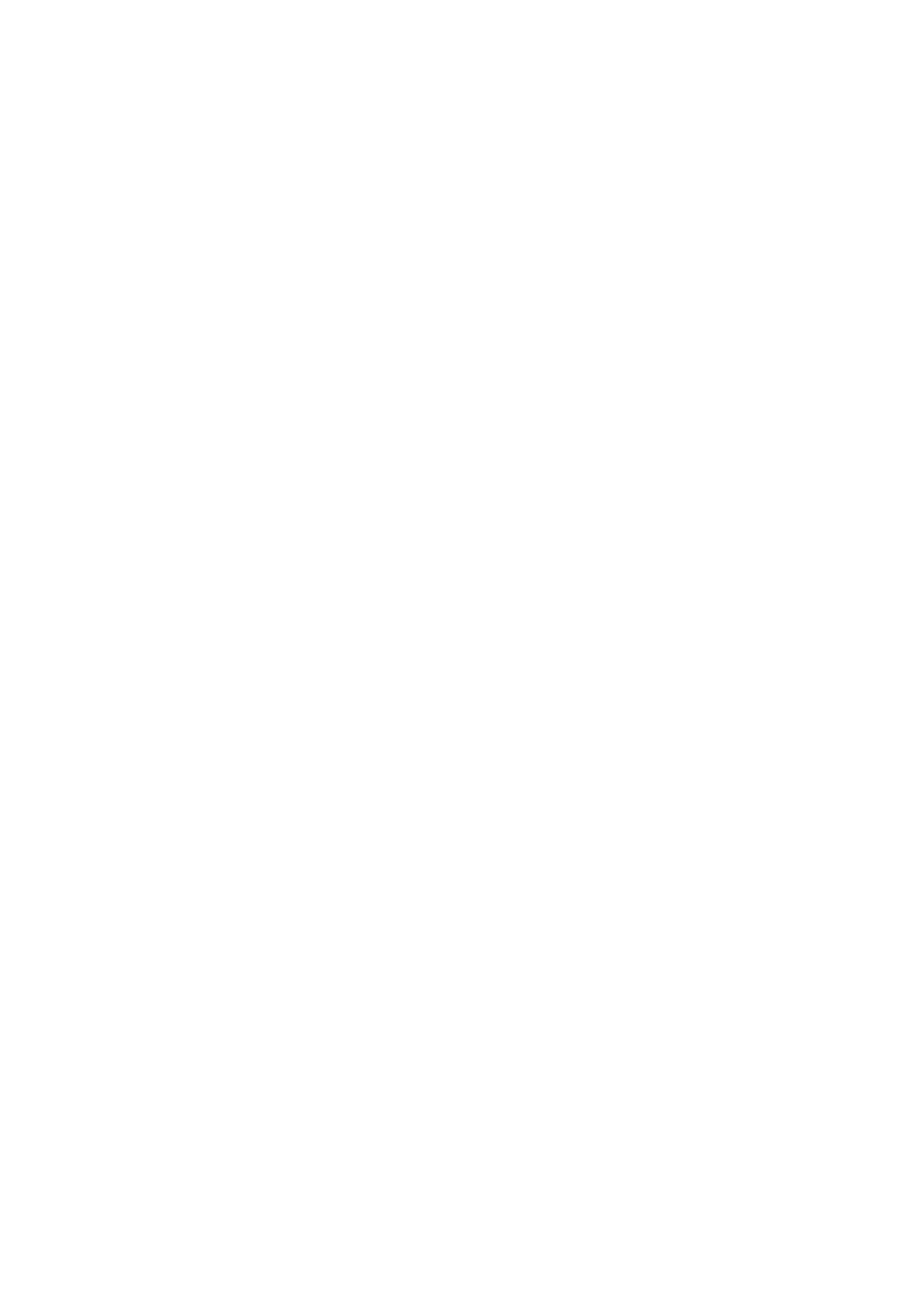

Australian Capital Territory

## **Bail Amendment Act 2004**

**A2004-14** 

An Act to amend the *Bail Act 1992*, and for other purposes

The Legislative Assembly for the Australian Capital Territory enacts as follows:

2003 030B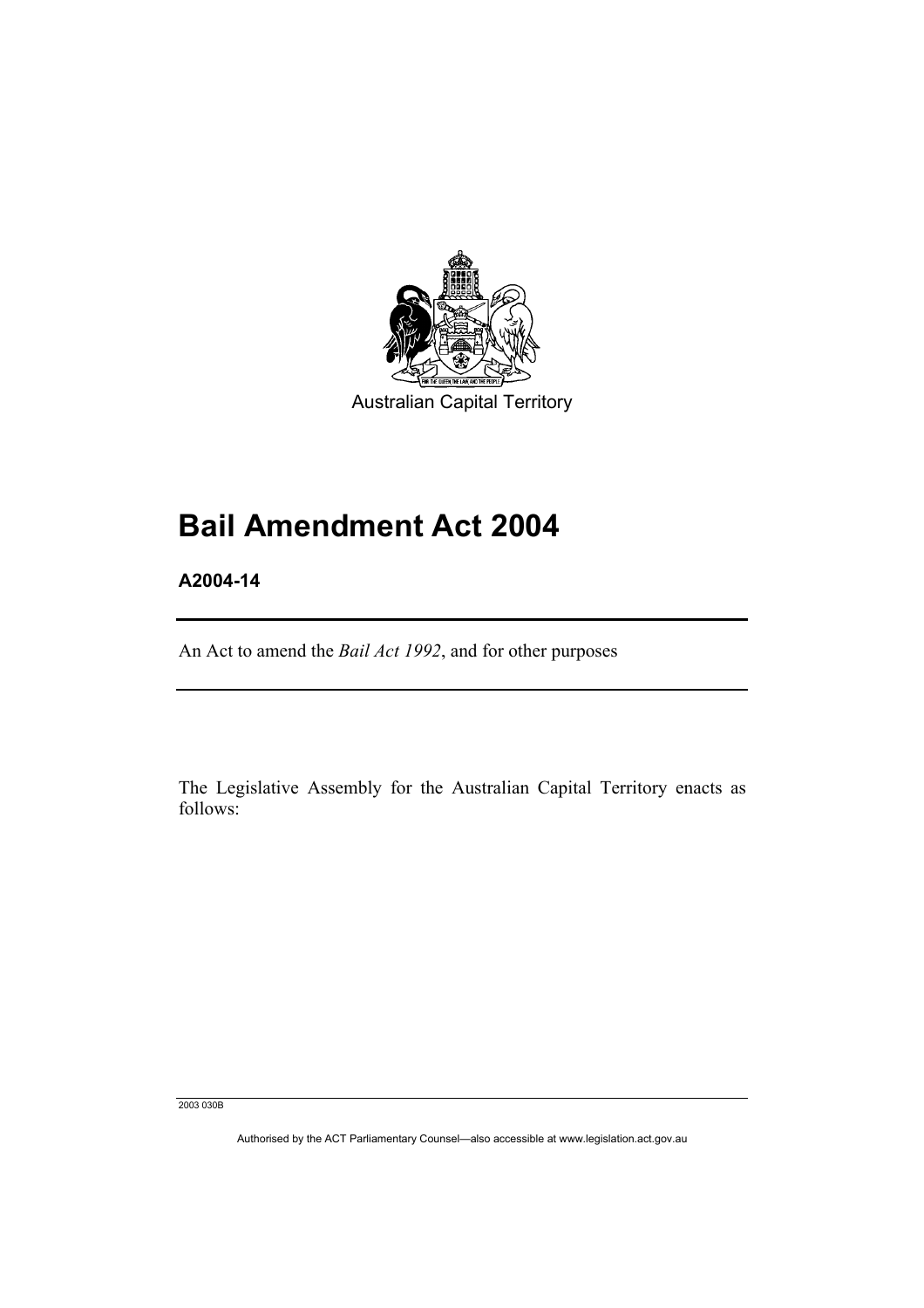## **1 Name of Act**

This Act is the *Bail Amendment Act 2004*.

## **2 Commencement**

- (1) This Act (other than section 44) commences 3 months after its notification day.
	- *Note* The naming and commencement provisions automatically commence on the notification day (see Legislation Act, s 75 (1)).
- (2) Section 44 commences—
	- (a) if the *Crimes (Industrial Manslaughter) Amendment Act 2003* has commenced before the remainder of this Act commences on the commencement of the remainder of this Act; and
	- (b) otherwise—on the commencement of the *Crimes (Industrial Manslaughter) Amendment Act 2003*.
- (3) If the *Crimes (Industrial Manslaughter) Amendment Act 2003* has not commenced within 6 months beginning on the day the remainder of this Act commences, section 44 expires at the end of that period.

## **3 Legislation amended**

This Act amends the *Bail Act 1992*.

- *Note* This Act also amends the following legislation (see sch 2):
	- *Crimes Act 1900*
	- *Magistrates Court Act 1930*
	- *Mental Health (Treatment and Care) Act 1994*.

## **4 Interpretation Section 3 (3)**

*omit* 

page 2 Bail Amendment Act 2004

A2004-14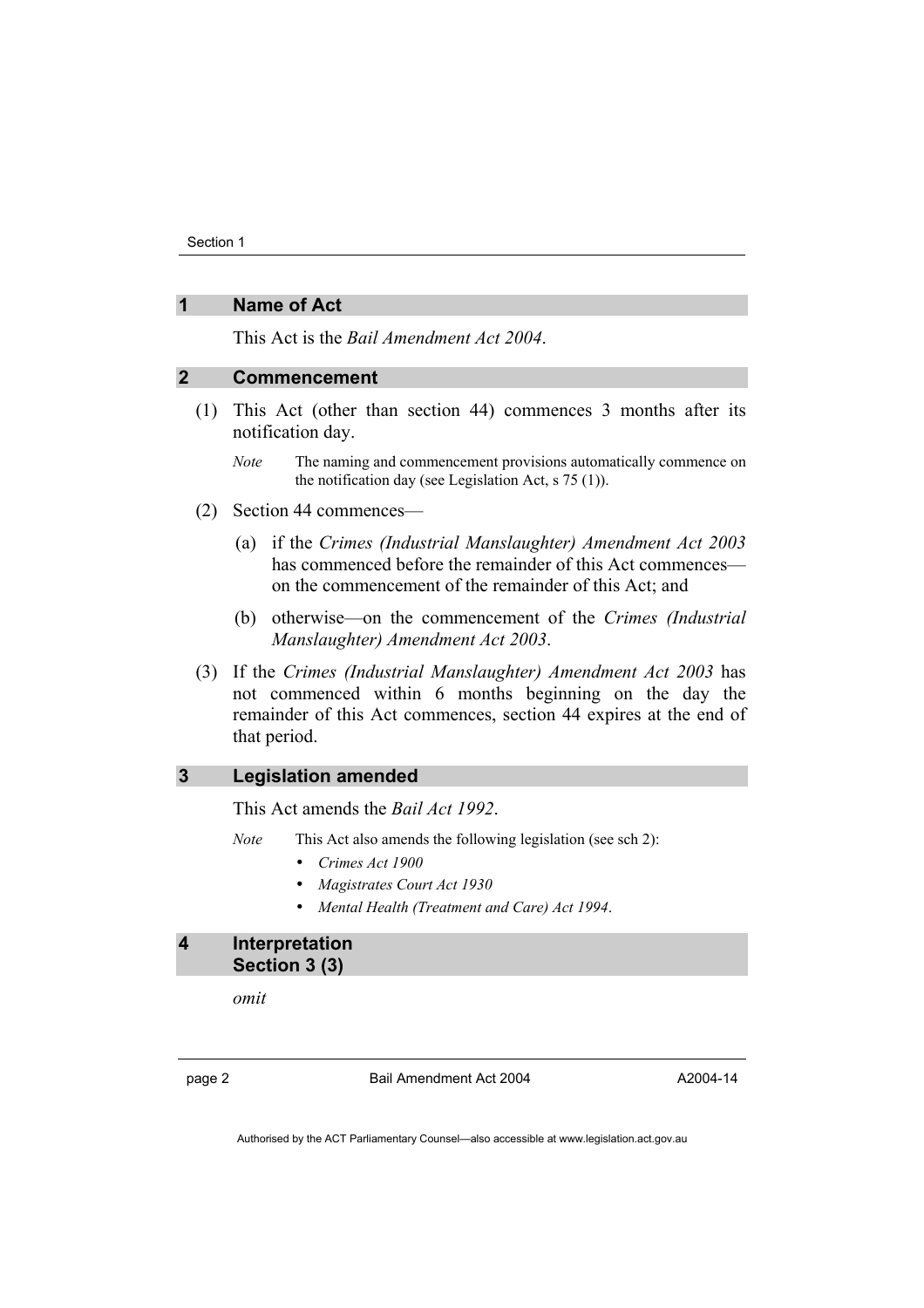#### **5 Part 2**

*substitute* 

## **Part 2 Availability of bail**

## **Division 2.1 When bail may be granted and rights following**

## **5 When may bail be granted?**

- (1) An accused person may be granted bail in relation to any period when the person is not required to attend court in relation to the offence with which the person has been charged.
- (2) However, an accused person who is in custody in relation to an offence must not be granted bail in relation to any period when—
	- (a) the person is in custody for another offence or reason in relation to which the person is not entitled to be granted bail; or
	- (b) the person is serving a sentence of imprisonment.

## **6 Rights following grant of bail**

- (1) This section applies if—
	- (a) bail is granted to an accused person in relation to an offence; and
	- (b) the person gives an undertaking to appear; and
	- (c) if a bail condition mentioned in section  $25(1)$  (b) (ii) or (c) is imposed—the security is given or the deposit made.
- (2) The person is entitled—
	- (a) if the person is in custody—to be released from custody; and
	- (b) to remain at liberty in relation to the offence until required to appear before a court in accordance with the undertaking.

A2004-14

Bail Amendment Act 2004

page 3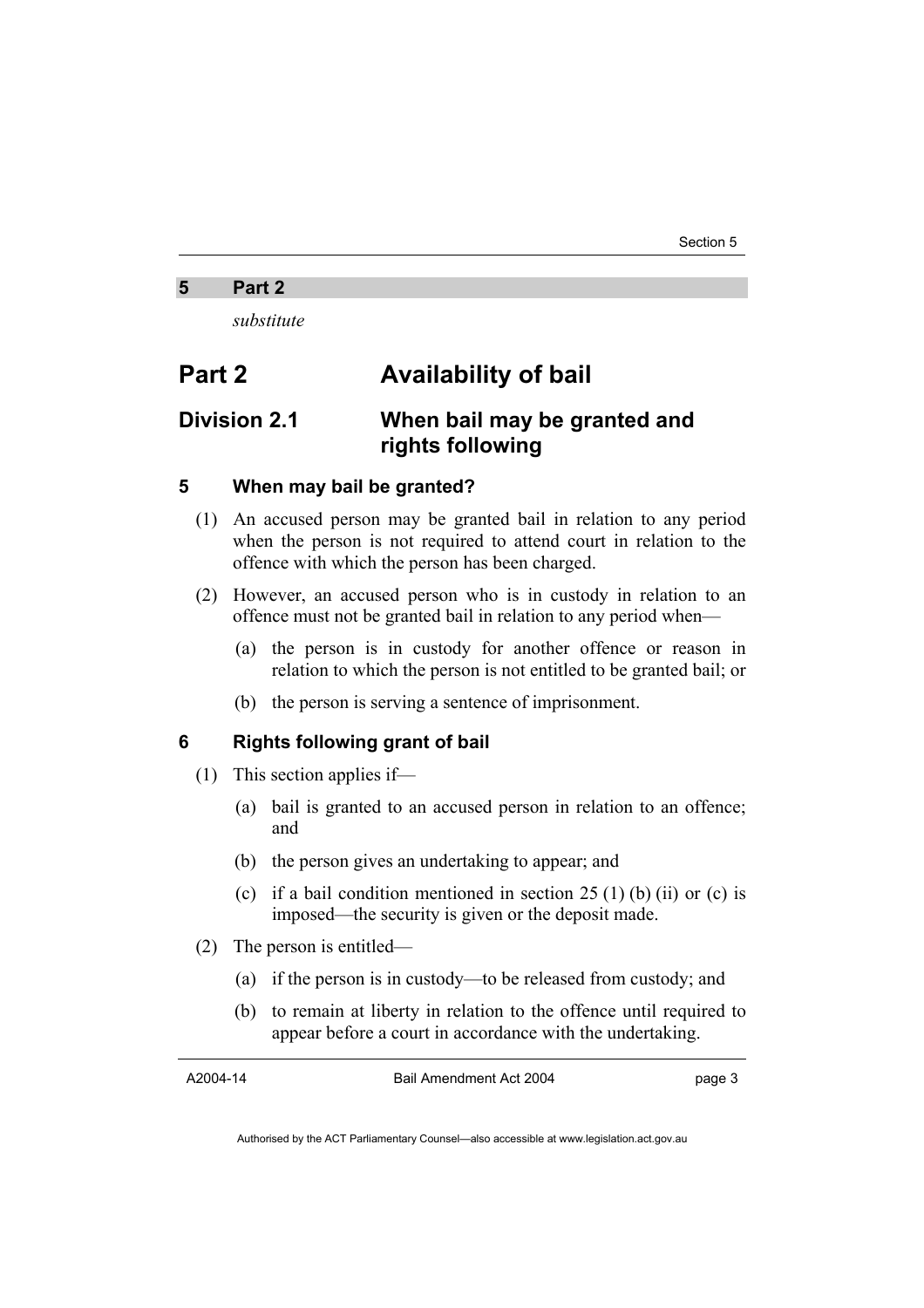(3) This section is subject to section 56A (Arrest without warrant of person on bail).

## **Division 2.2 Presumption for bail**

## **7 Div 2.2 subject to div 2.3 and div 2.4**

This division is subject to division 2.3 (No presumption for bail) and division 2.4 (Presumption against bail).

## **8 Entitlement to bail—certain minor offences etc**

- (1) This section applies to—
	- (a) a person charged with an offence not punishable by imprisonment (except in default of payment of a fine); and
	- (b) a person charged with an offence punishable by imprisonment for not longer than 6 months; and
	- (c) a person arrested for a breach of the peace or apprehended breach of the peace; and
	- (d) a person arrested under a warrant because of failure to comply with a summons or subpoena; and
	- (e) a person brought up to attend a trial or hearing following the issue of a writ of habeas corpus.
- (2) The person is entitled—
	- (a) to be granted bail; and
	- (b) if the person is in custody—to be released from custody as soon as the person gives an undertaking to appear.
- (3) However, if no further appearance is required for a person arrested for a breach of the peace or an apprehended breach of the peace, the person may be released from custody without giving an undertaking to appear.

page 4 Bail Amendment Act 2004

A2004-14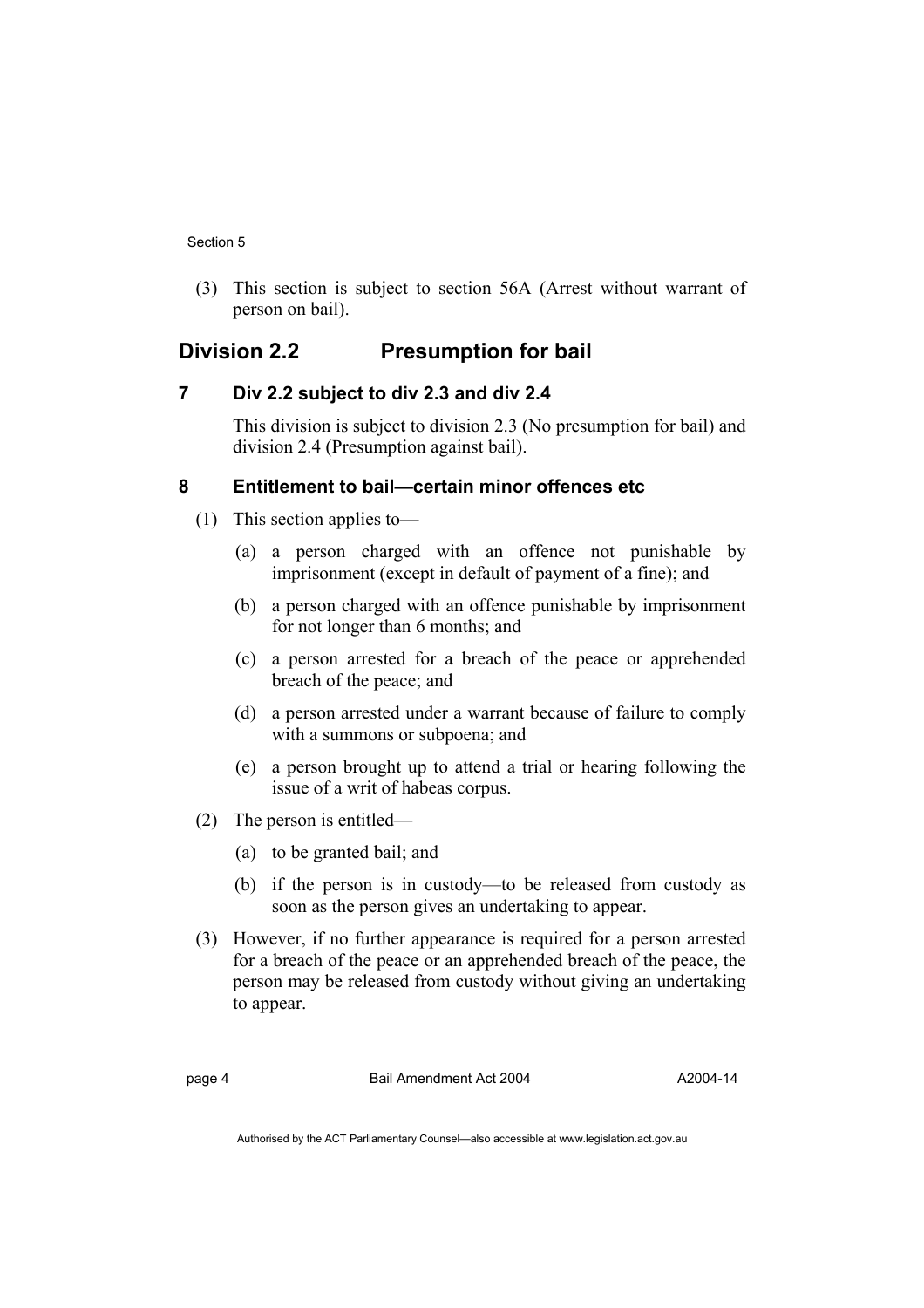- (4) A condition to keep the peace may be imposed on a grant of bail to a person arrested for a breach of the peace or an apprehended breach of the peace.
	- *Note* For other conditions that may be imposed on a grant of bail, see s 25 and s 26.

## **8A Entitlement to bail—breaches of certain orders**

- (1) This section applies to a person who is arrested for, or in another way brought before the court in relation to, a breach of—
	- (a) a recognisance; or
	- (b) a community service order; or
	- (c) a home detention order; or
	- (d) a periodic detention order.
- (2) The person has the same entitlement to be granted bail in relation to the breach of the order as the person has under this part in relation to the offence to which the order relates.

#### **Examples**

- 1 Martin has been found guilty of armed robbery and sentenced to periodic detention. He has breached the periodic detention order and is before the court on an application to cancel the order. There is no presumption in relation to bail because the offence of armed robbery is an offence to which division 2.2 (Presumption for bail) does not apply.
- 2 Joe has been found guilty of threatening to kill. Joe had, 3 years before, been found guilty of an offence involving violence. After serving part of his sentence of imprisonment for the offence of threatening to kill, he was released on entering into a recognisance. He has breached the recognisance and is before the court on an application to cancel the order for his release. There is no presumption in relation to bail because, section 9B (b) applies to make the offence of threatening to kill an offence to which division 2.2 (Presumption for bail) does not apply.
- *Note* An example is part of the Act, is not exhaustive and may extend, but does not limit, the meaning of the provision in which it appears (see Legislation Act, s 126 and s 132).

A2004-14

Bail Amendment Act 2004

page 5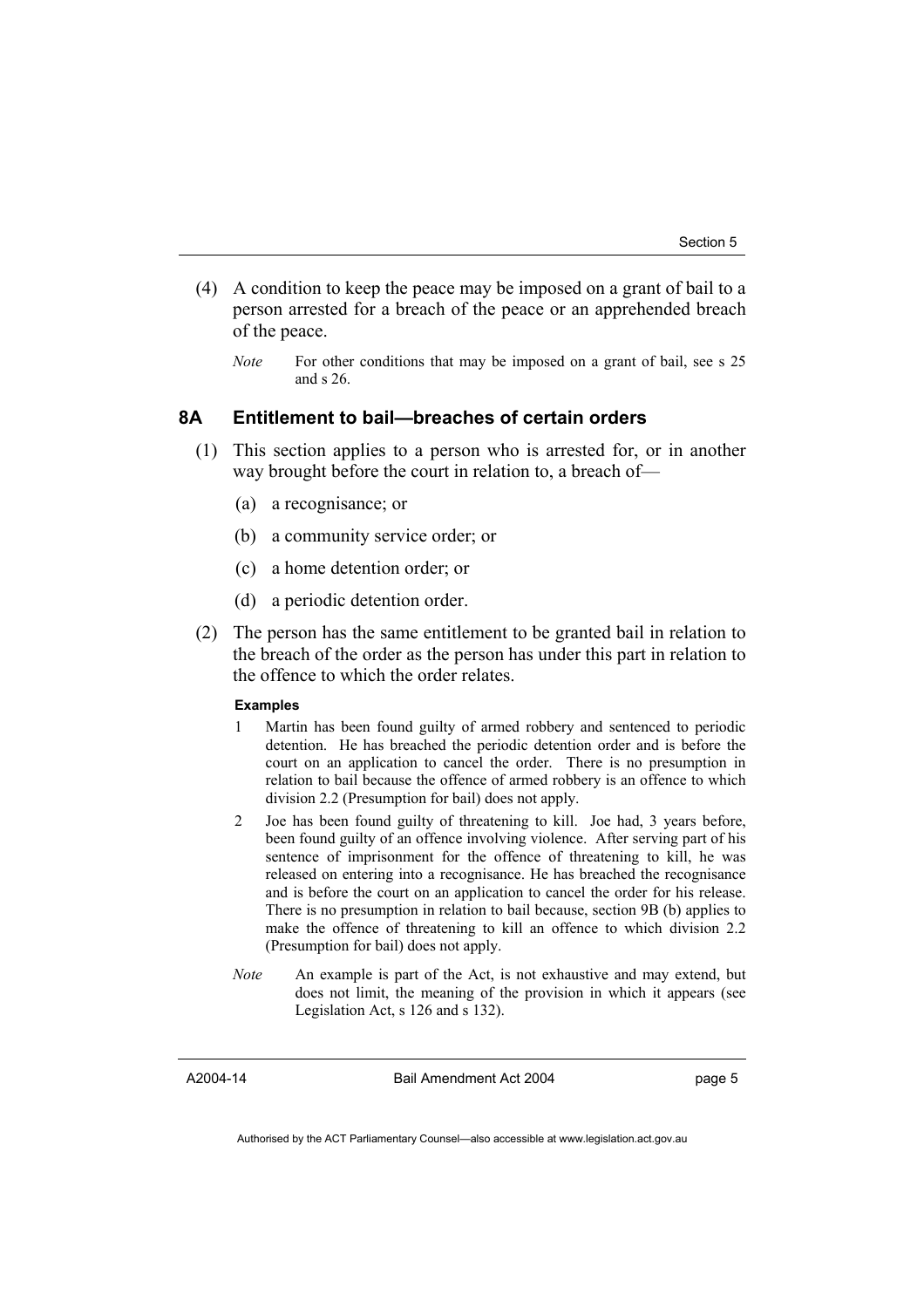(3) In this section:

*community service order*—see the *Crimes Act 1900*, section 407.

*home detention order*—see the *Rehabilitation of Offenders (Interim) Act 2001*, dictionary.

*periodic detention order* means an order under the *Periodic Detention Act 1995*, section 4 (Power to order periodic detention).

## **9 Limitations on entitlement to bail**

- (1) A person charged with an offence mentioned in section 8 (1) (a) or (b) is not entitled to be granted bail if—
	- (a) the person has previously failed to comply with an undertaking to appear, or a bail condition imposed, in relation to the same or a similar offence; or
	- (b) in the opinion of the court or authorised officer, the person is incapacitated by intoxication, injury or use of drugs or is otherwise in danger of physical injury or in need of physical protection.
- (2) A person arrested for a breach of the peace or apprehended breach of the peace is not entitled to be granted bail if the person has previously, without reasonable excuse, failed to comply with an undertaking to appear, or a bail condition imposed, in relation to a breach of the peace or apprehended breach of the peace.

## **9A Entitlement to bail—offences other than minor offences**

- (1) This section applies to—
	- (a) a person in relation to an offence other than an offence mentioned in section 8 (1) (a) or (b) (Entitlement to bail certain minor offences etc); and
	- (b) a person who is not entitled to bail under section 8 (2) because of section  $9(1)$  or  $(2)$ .

page 6 Bail Amendment Act 2004

A2004-14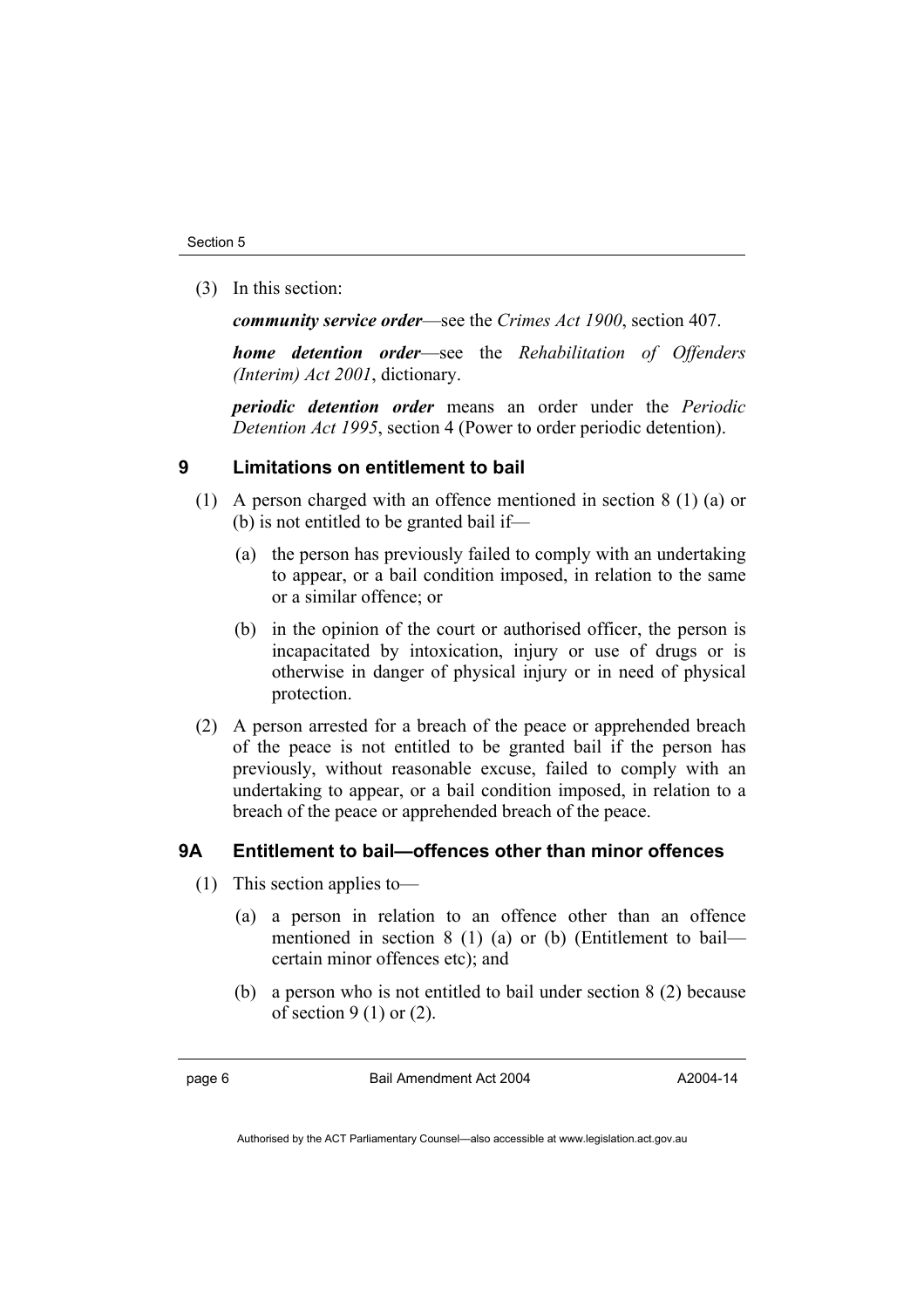- (2) The person is entitled to be granted bail unless the court or authorised officer is satisfied that refusal is justified after considering—
	- (a) for an adult—the matters mentioned in section 22 (Criteria for granting bail to adults); or
	- (b) for a child—the matters mentioned in section 23 (Criteria for granting bail to children).

## **Division 2.3 No presumption for bail**

## **9B Div 2.2 not to apply to certain offences**

Division 2.2 (Presumption for bail) does not apply to the grant of bail—

- (a) to a person accused of an offence mentioned in schedule 1 (Offences to which presumption for bail does not apply); or
- (b) to a person accused of any of the following offences, if the person has in the previous 10 years been found guilty of an offence involving violence or the threat of violence:
	- (i) an offence against the *Crimes Act 1900*, section 30 (Threat to kill);
	- (ii) an offence against the *Crimes Act 1900*, section 31 (Threat to inflict grievous bodily harm);
	- (iii) an offence against the *Crimes Act 1900*, section 35 (Stalking);
	- (iv) an offence against the *Protection Orders Act 2001*, section 34 (Offence for contravention of protection order); or
- (c) to a person accused of an offence against the *Criminal Code Act 1995* (Cwlth), section 80.1 (Treason); or

A2004-14

Bail Amendment Act 2004

page 7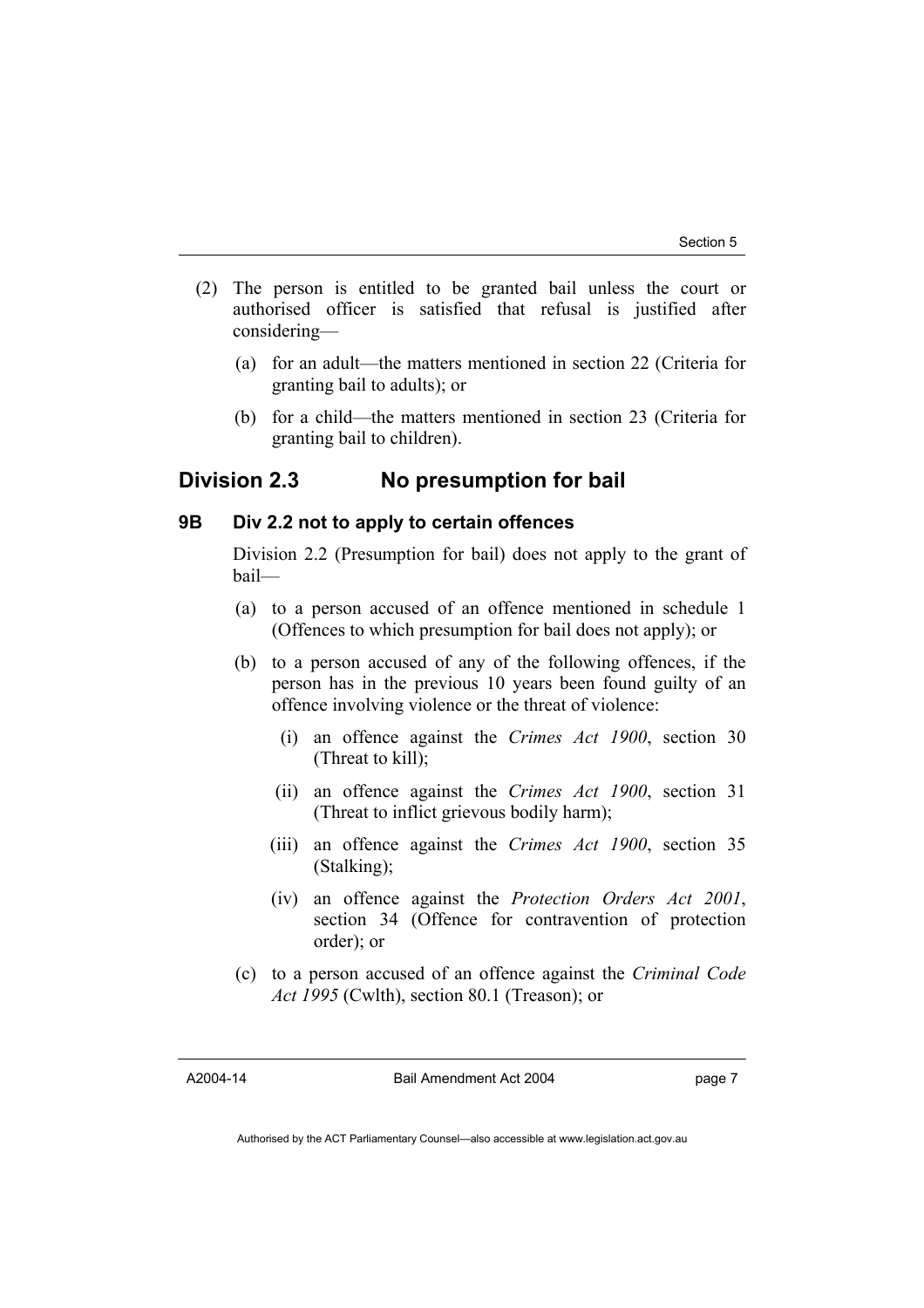(d) to a person convicted of an indictable offence but not sentenced.

## **Division 2.4 Presumption against bail**

## **9C Bail for murder**

- (1) This section applies to a person accused of murder.
	- *Note* A reference to an offence against a Territory law includes a reference to a related ancillary offence, eg attempt (see Legislation Act, s 189).
- (2) A court or authorised officer must not grant bail to the person unless satisfied that special or exceptional circumstances exist favouring the grant of bail.
- (3) However, even if special or exceptional circumstances are established, the court or officer must refuse bail if satisfied that refusal is justified after considering—
	- (a) for an adult—the matters mentioned in section 22 (Criteria for granting bail to adults); or
	- (b) for a child—the matters mentioned in section 23 (Criteria for granting bail to children).

## **9D Bail for serious offence committed while charge for another pending or outstanding**

- (1) This section applies if—
	- (a) a person is accused of a serious offence; and
	- (b) the person is alleged to have committed the offence while a charge against the person for another serious offence is pending or outstanding.

#### **Example**

Claude is served with a summons to attend the Magistrates Court to answer a charge that he has committed the offence of taking a vehicle without authority (punishable by 5 years imprisonment under the *Crimes Act 1900*, section 111, and

page 8 Bail Amendment Act 2004

A2004-14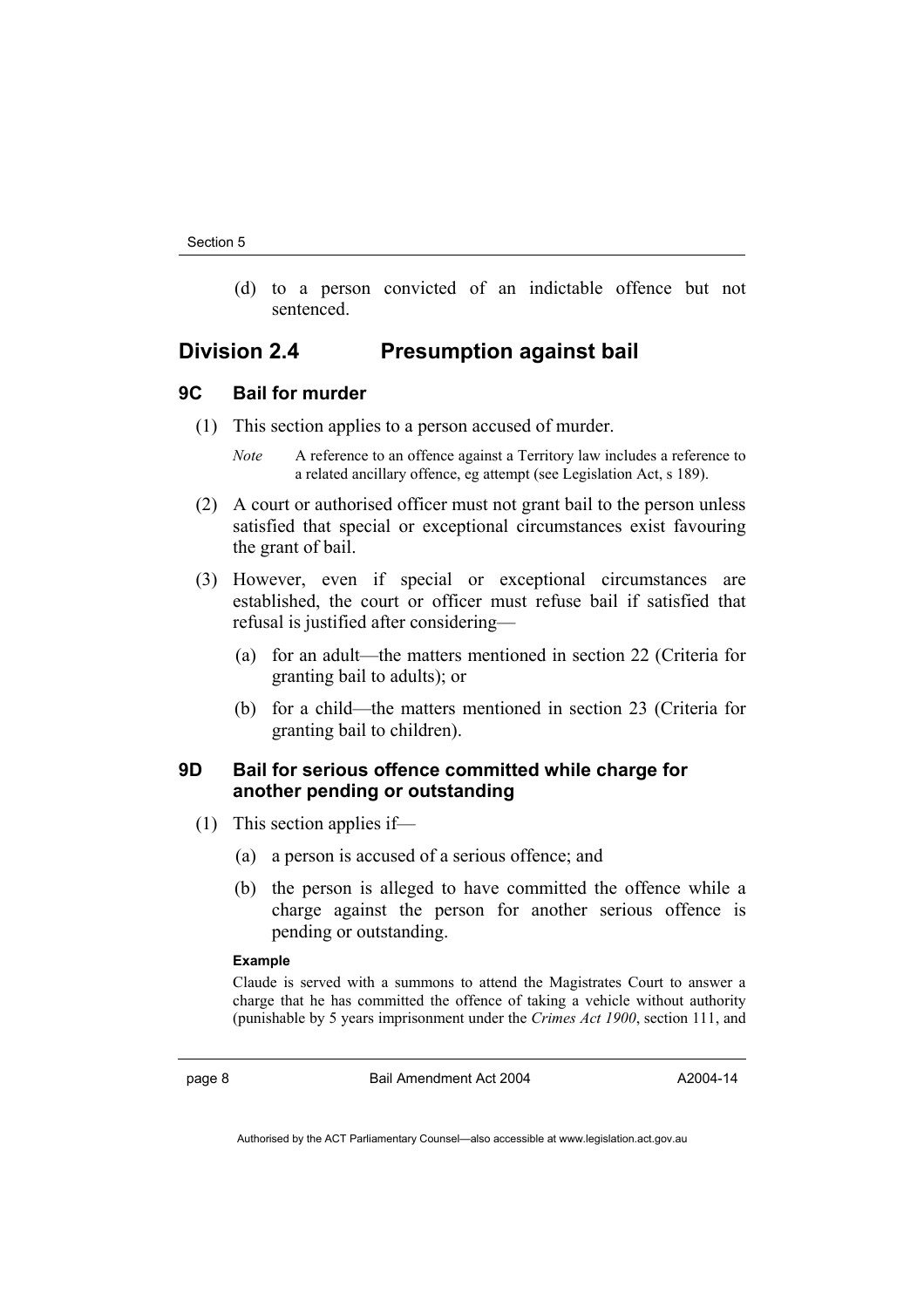so a serious offence for this section). Before the court date, Claude is arrested and charged with having committed an armed robbery the day after being served with the summons (punishable by 25 years imprisonment under the *Crimes Act 1900*, section 92, and so also a serious offence for this section). At the time of the alleged armed robbery, the charge of taking a vehicle without authority was still pending. This section will apply to any decision about the grant of bail to Claude in relation to the armed robbery charge.

- *Note* An example is part of the Act, is not exhaustive and may extend, but does not limit, the meaning of the provision in which it appears (see Legislation Act, s 126 and s 132).
- (2) A court or an authorised officer must not grant bail to the accused person unless satisfied that special or exceptional circumstances exist favouring the grant of bail.
- (3) However, even if special or exceptional circumstances are established, the court or officer must refuse bail if satisfied that refusal is justified after considering—
	- (a) for an adult—the matters mentioned in section 22 (Criteria for granting bail to adults); or
	- (b) for a child—the matters mentioned in section 23 (Criteria for granting bail to children).
- (4) Also, if the serious offence mentioned in subsection (1) (a) or (b) is a domestic violence offence, an authorised person must not grant bail to the accused person if satisfied that refusal of bail is required under section 9F (Domestic violence offence—bail by authorised officer).
- (5) This section does not affect the application of section 9F (4) and (5) to the accused person if—
	- (a) the serious offence mentioned in subsection (1) (a) or (b) is a domestic violence offence; and
	- (b) an authorised person grants bail to the accused person.

A2004-14

Bail Amendment Act 2004

page 9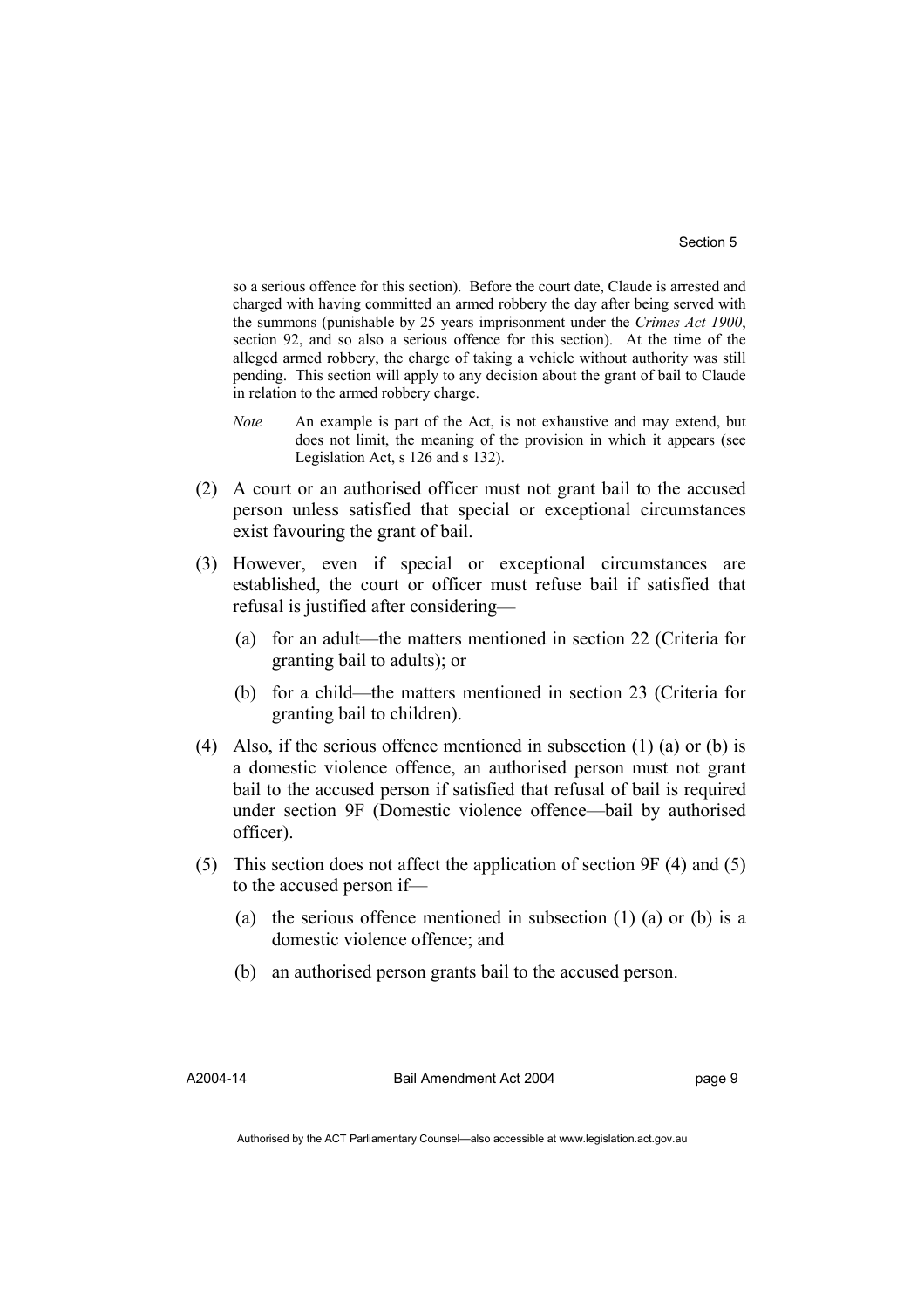(6) In this section:

*outstanding*—a charge against a person for an offence is *outstanding*—

- (a) until the charge is finally dealt with in any of the following ways:
	- (i) the charge is withdrawn;
	- (ii) the charge is dismissed by a court;
	- (iii) the person is discharged by the Magistrates Court following a committal hearing;
	- (iv) the person is acquitted or found guilty by a court of the offence; and
- (b) if the person is acquitted or found guilty by a court of the offence charged, but a new trial on the charge (or a charge based on the same facts) is later ordered on appeal—from the date the new trial is ordered until the earliest of the following happens—
	- (i) the charge (or a charge based on the same facts) is finally dealt with as mentioned in paragraph (a)  $(i)$ ,  $(ii)$  or  $(iv)$ ;
	- (ii) the order for the new trial is reversed on a further appeal.
- *Note Found guilty*, of an offence, includes having the offence taken into account under the *Crimes Act 1900*, s 357 and having an order made in relation to the offence under the *Crimes Act 1900*, s 402 or the *Children and Young People Act 1999*, s 98 (see Legislation Act, dict, pt 1).

*pending*—a charge against a person for an serious offence is *pending* if the person has not yet been charged with the offence, but the person has—

 (a) been arrested for the offence (unless the person is later released without being charged with a serious offence); or

page 10 Bail Amendment Act 2004

A2004-14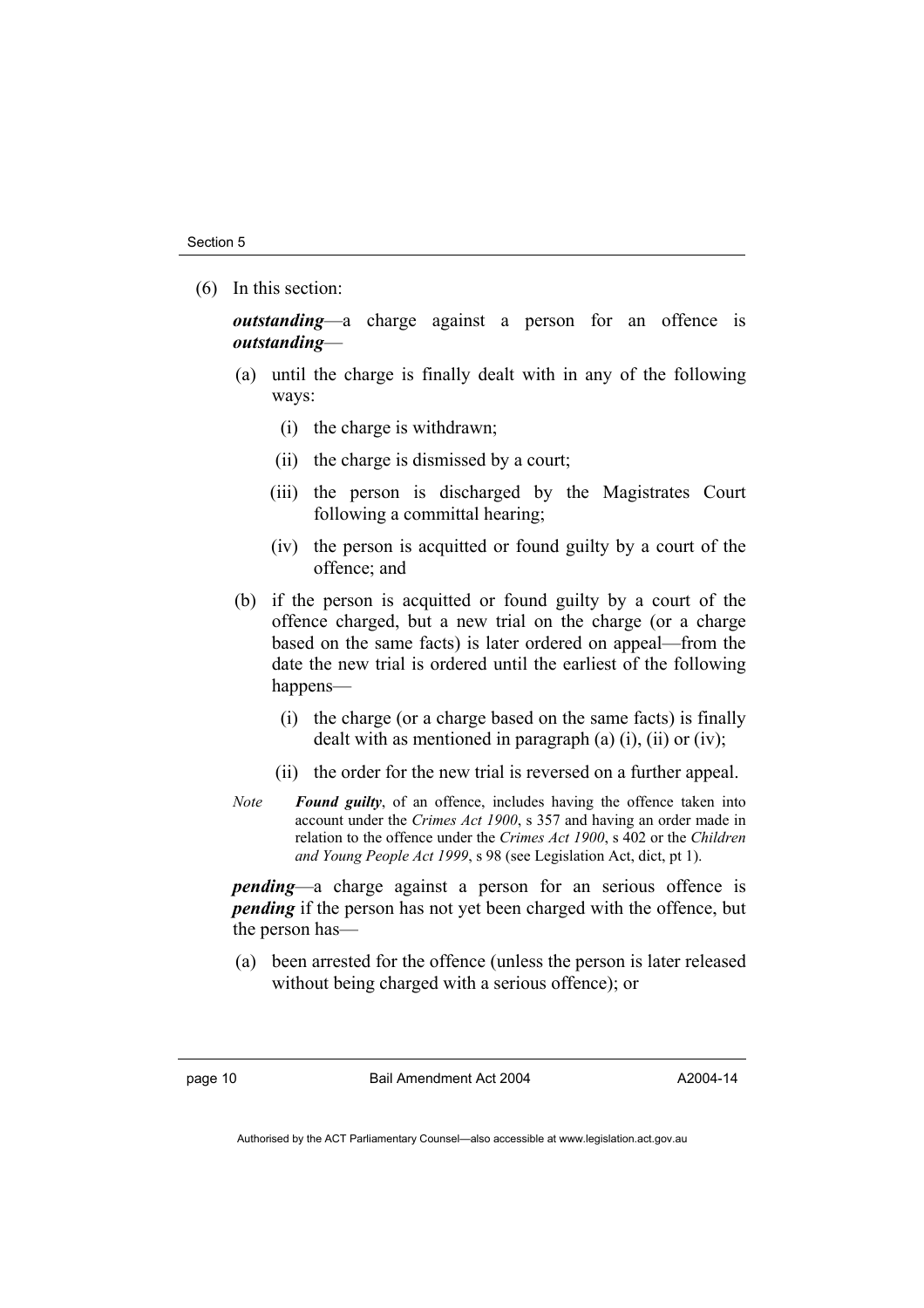- (b) been served with a summons to appear before a court to answer a charge for the offence; or
- (c) at the invitation of a police officer, signed an agreement to attend court to answer a charge for the offence.

*serious offence* means an offence punishable by imprisonment for 5 years or longer.

## **9E Bail for person sentenced to imprisonment**

- (1) This section applies if—
	- (a) a person has been convicted of an offence by a court and sentenced to a period of imprisonment for the offence; and
	- (b) an appeal is pending in relation to the conviction or sentence.
- (2) A court must not grant bail to the person unless satisfied that special or exceptional circumstances exist favouring the grant of bail.
- (3) In this section:

*appeal* includes an appeal against a decision on appeal.

## **9F Domestic violence offence—bail by authorised officer**

- (1) This section applies to a person accused of a domestic violence offence.
- (2) An authorised officer must not grant bail to the person unless satisfied that the person poses no danger to a protected person while released on bail.
- (3) However, even if the authorised officer is satisfied under subsection (2), the officer must refuse bail if satisfied that the refusal is justified after considering—
	- (a) for an adult—the matters mentioned in section 22 (Criteria for granting bail to adults); or

A2004-14

Bail Amendment Act 2004

page 11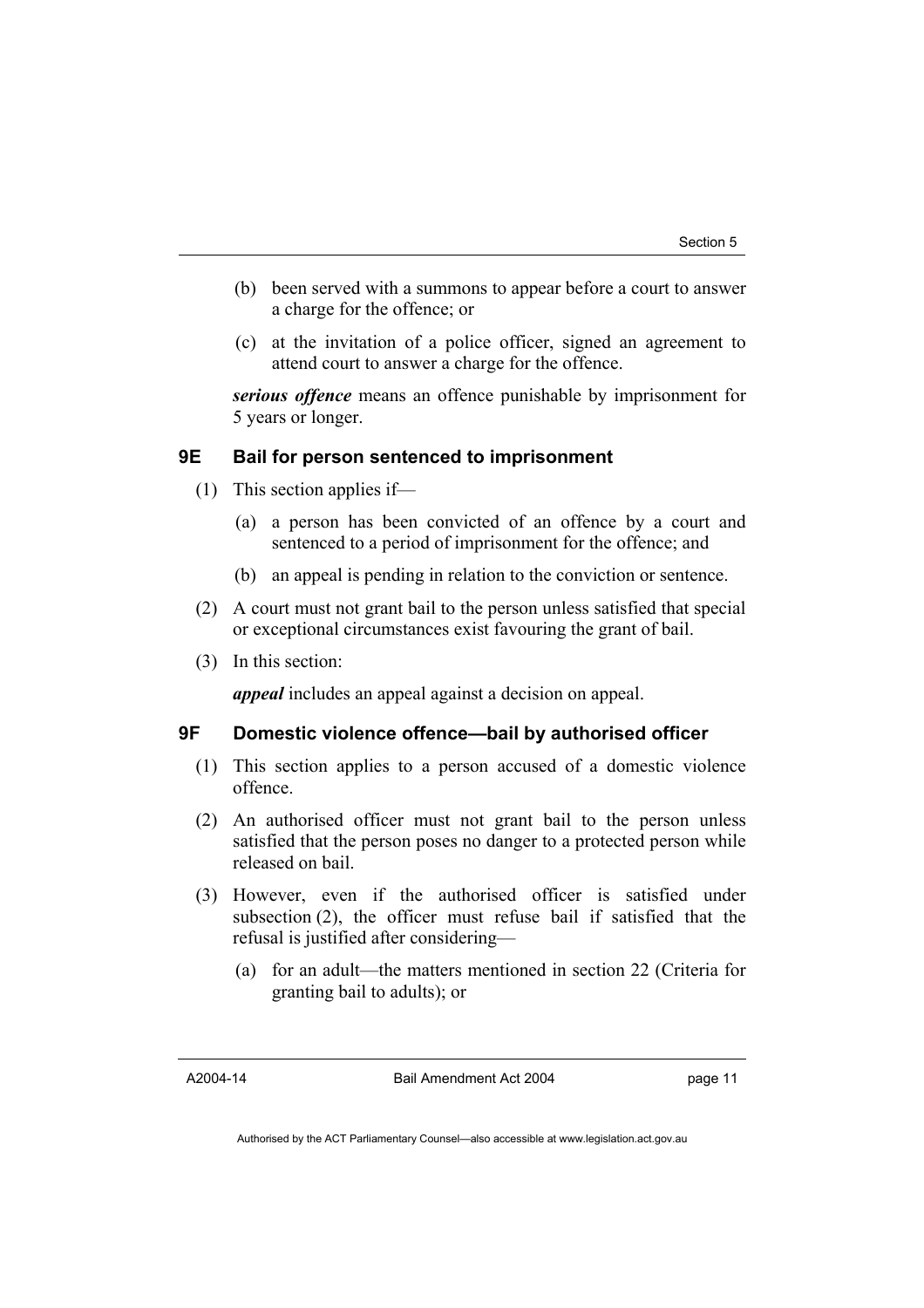- (b) for a child—the matters mentioned in section 23 (Criteria for granting bail to children).
- (4) Also, the person must not be released on bail under this section unless the person gives an undertaking to appear within 48 hours of being released.
- (5) If the authorised officer grants bail to the person under this section, the officer must, in the record made under section 27 (Recording of certain bail decisions), state why the officer is satisfied that the person poses no danger to any protected person.
- (6) In this section:

*protected person*, in relation to a domestic violence offence—

- (a) means a person against whom the alleged conduct making up the offence was directed; and
- (b) includes a relevant person in relation to that person.

## **9G Special or exceptional circumstances**

- (1) This section applies if a court or authorised officer is required under this part to be satisfied of the existence of special or exceptional circumstances favouring the grant of bail to a person.
- (2) A circumstance that would be an applicable bail criteria for the person is not a special or exceptional circumstance only because it is an applicable bail criteria.
- (3) Also, the court or authorised officer must consider the applicable bail criteria for the person only after the court or authorised officer is satisfied of the existence of the special or exceptional circumstances.

#### **Examples for s (3)**

1 Damien is before the court charged with having committed an armed robbery. He has earlier been charged with having committed armed robbery. Section 9D applies and there is a presumption against bail unless there are special or exceptional circumstances. Damien argues that there are special

page 12 Bail Amendment Act 2004

A2004-14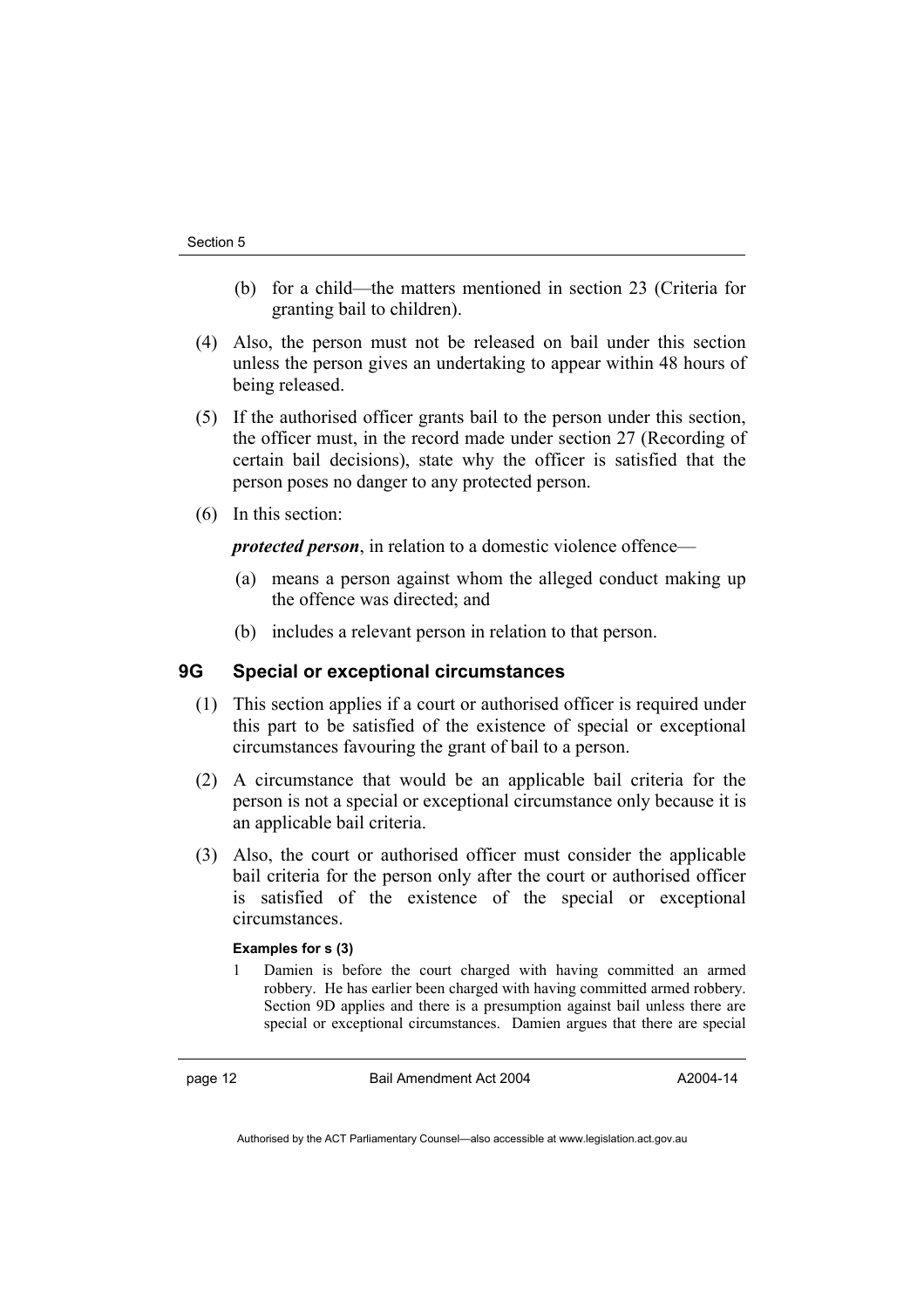circumstances as he needs to support his child, he may lose his job and he may lose an opportunity to take up public housing. The court considers that the circumstances are not special or exceptional. Bail is not granted and the criteria in section 22 are not considered.

- 2 Jason is facing similar charges. Jason has had a car accident before his arrest for the second offence. His kidneys are damaged requiring dialysis every 3 days. Jason argues that his need for regular treatment and his reduced mobility mean that he is highly unlikely to abscond. The court considers these circumstances are special or exceptional. The court then considers the criteria in section 22 in deciding whether to grant bail.
- *Note* An example is part of the Act, is not exhaustive and may extend, but does not limit, the meaning of the provision in which it appears (see Legislation Act, s 126 and s 132).

## **6 Dispensing with bail Section 10 (5) (a) and (b)**

#### *substitute*

- (a) section 9D (Bail for serious offence committed while charge for another pending or outstanding);
- (b) section 9E (Bail for person sentenced to imprisonment).

## **7 Grant of bail by authorised officers Section 14 (2)**

#### *substitute*

- (2) An authorised officer must not grant bail to a person accused of an offence if—
	- (a) a decision about bail in relation to the offence has been made by a court; or
	- (b) the offence is a domestic violence offence of murder.
	- *Note* A reference to an offence against a Territory law includes a reference to a related ancillary offence, eg attempt (see Legislation Act, s 189).

A2004-14

Bail Amendment Act 2004

page 13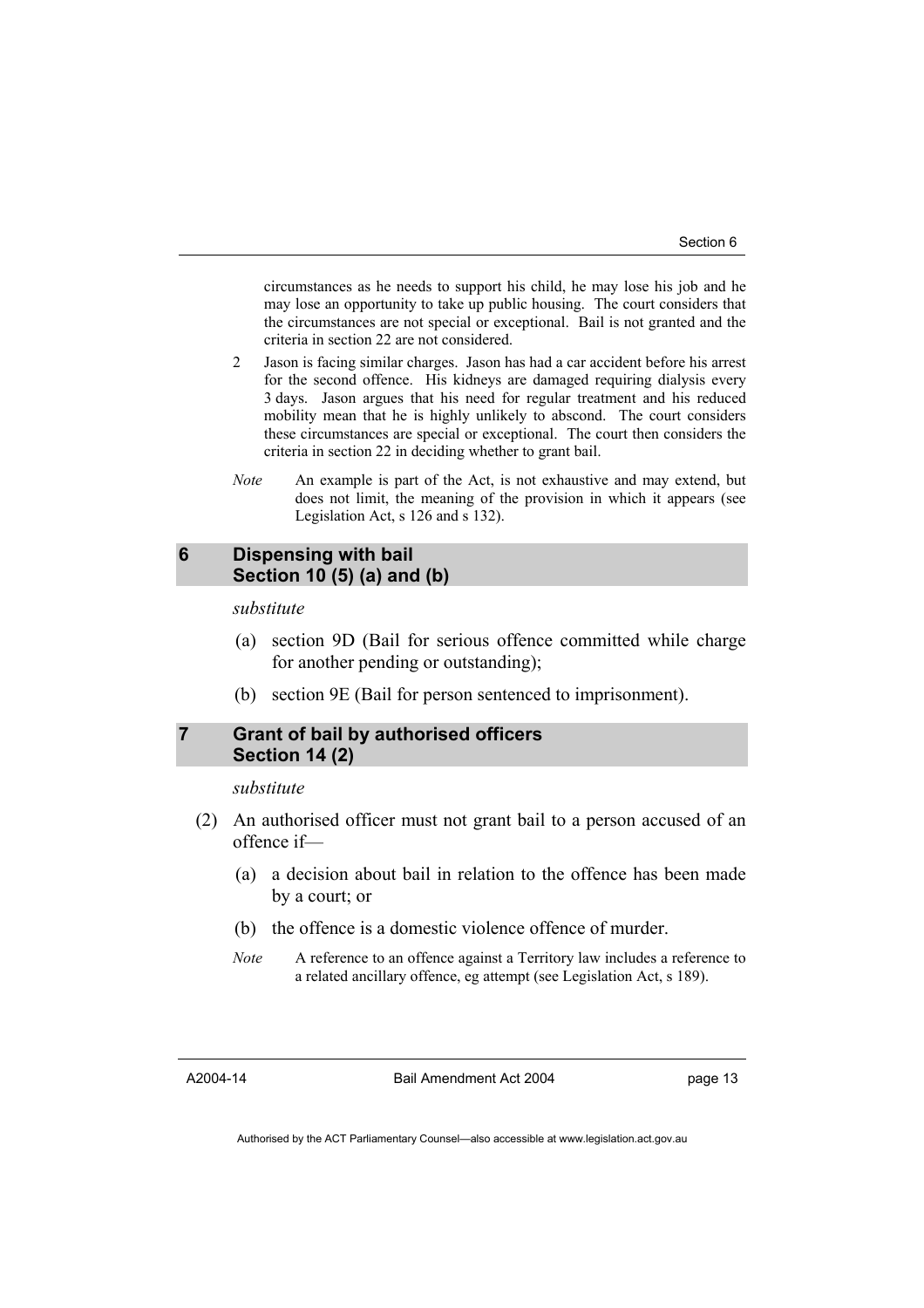Section 8

## **8 Determination of questions of bail by authorised officers Section 15 (3) (b)**

*omit*  8A (1)

*substitute* 

9F (2)

## **9 General provisions relating to court bail Section 19 (5) (b)**

*substitute* 

- (b) the accused person can show—
	- (i) that since the most recent application to a court for bail there has been a significant change in circumstances relevant to the granting of bail; or
	- (ii) that there is fresh evidence or information of material significance to the granting of bail to the person that was unavailable on the most recent application to a court for bail.

## **10 Section 20**

*substitute* 

## **20 Limitations on power of magistrate**

- (1) A magistrate must not grant bail to a person under section 19 in relation to an offence if the person has appeared before the Supreme Court—
	- (a) after the person's committal for trial or sentence for the offence; or
	- (b) on appeal against a conviction, order or sentence imposed on the person for the offence.

page 14 Bail Amendment Act 2004

A2004-14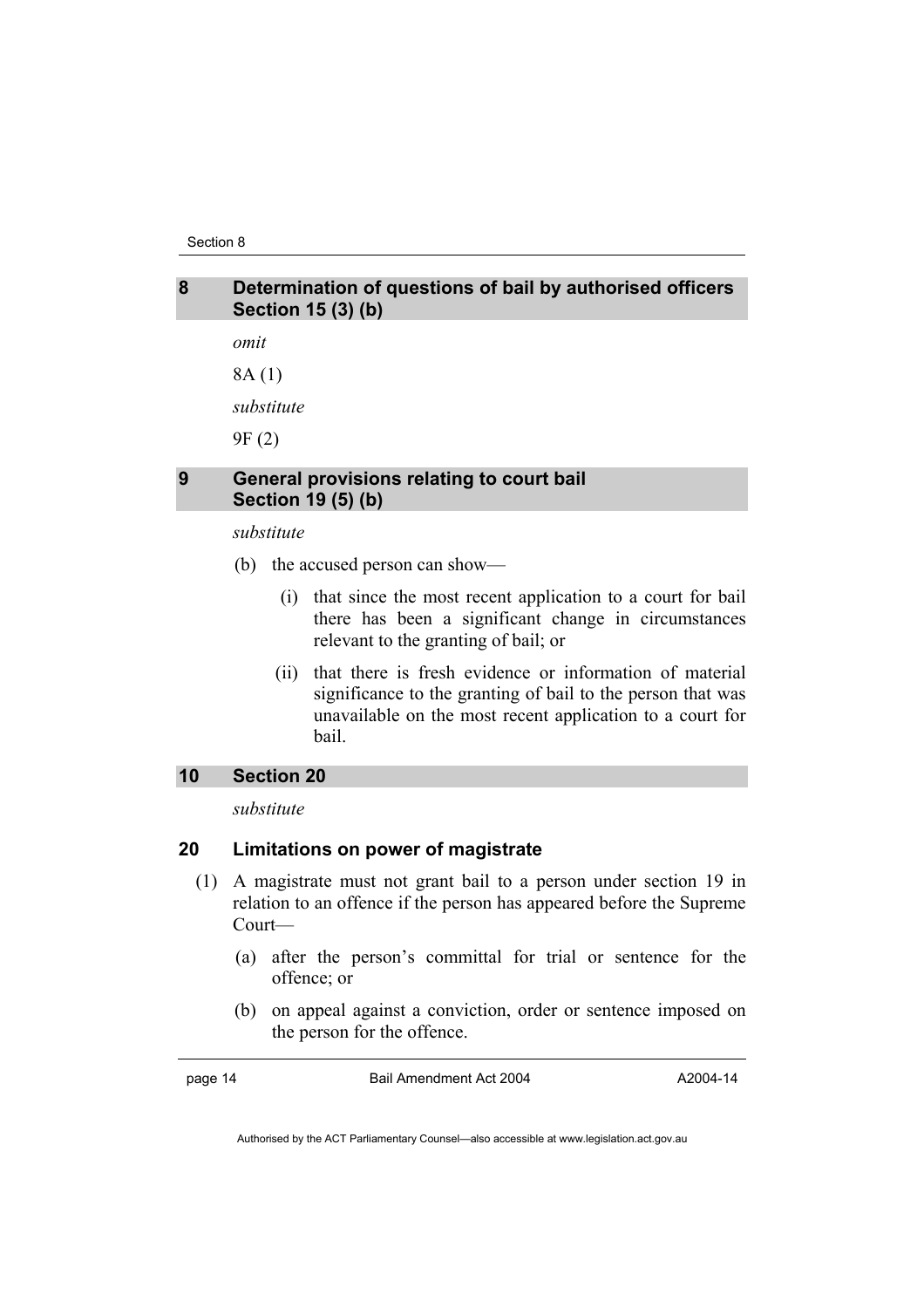(2) A magistrate must not enlarge, vary or revoke bail granted to an accused person following the person's committal for trial.

## **11 Sections 22, 23 and 23A**

*substitute* 

## **22 Criteria for granting bail to adults**

- (1) In making a decision about the grant of bail to an adult in relation to an offence, a court or authorised officer must consider—
	- (a) the likelihood of the person appearing in court in relation to the offence; and
	- (b) the likelihood of the person, while released on bail—
		- (i) committing an offence; or
		- (ii) harassing or endangering the safety or welfare of anyone; or
		- (iii) interfering with evidence, intimidating a witness, or otherwise obstructing the course of justice, in relation to the person or anyone else; and
	- (c) the interests of the person.

#### **Examples for par (c)**

- 1 the need of the person for physical protection
- 2 the period that the person may be held in custody if bail is refused and the conditions under which the person would be held
- *Note* An example is part of the Act, is not exhaustive and may extend, but does not limit, the meaning of the provision in which it appears (see Legislation Act, s 126 and s 132).
- (2) Also, if the person is convicted of an indictable offence, or the elements of an indictable offence are proven in relation to the person, but the person has not been sentenced, a court must consider the likelihood of the person being given a sentence of imprisonment.

A2004-14

Bail Amendment Act 2004

page 15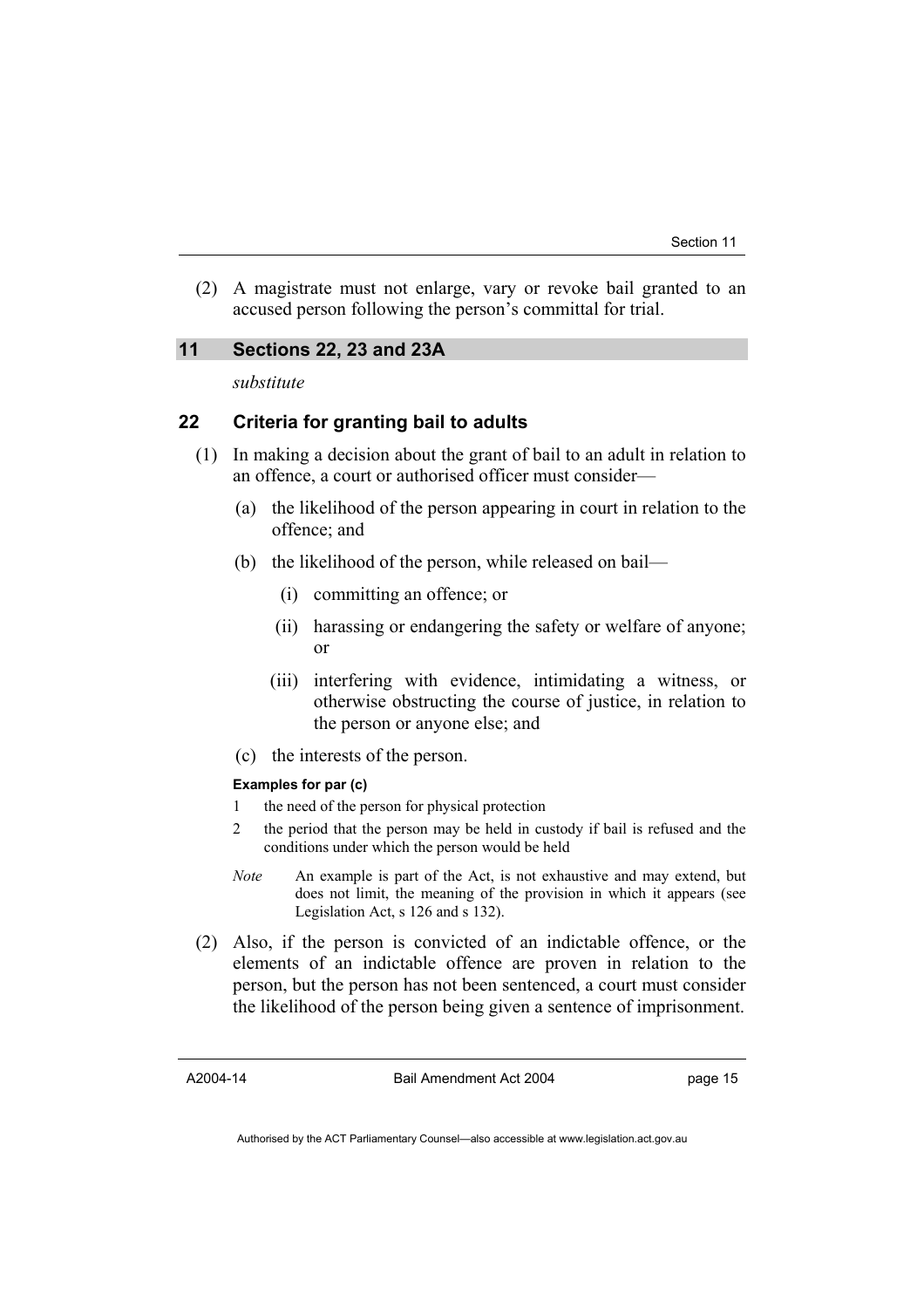- (3) In considering the matters mentioned in subsection (1) or (2), the court or authorised officer may have regard to any relevant matter, including—
	- (a) the nature and seriousness of the offence; or
	- (b) the person's character, background and community ties; or
	- (c) the likely effect of a refusal of bail on the person's family or dependants; or
	- (d) any previous grants of bail to the person; or
	- (e) the strength of the evidence against the person.

#### **Example**

In considering under subsection (1) the likelihood of the person appearing in court in relation to the offence, the court or authorised officer may have regard to whether the person failed to comply with a bail condition previously.

 (4) The reference in subsection (1) (b) (i) to an *offence* includes a reference to an offence against a law of the Commonwealth, a State or another Territory (including an external Territory).

### **23 Criteria for granting bail to children**

- (1) In making a decision about the grant of bail to a child in relation to an offence, a court or authorised officer must consider—
	- (a) the matters mentioned in section 22 (1) (a) and (b), (2) and (3); and
	- (b) the principles in the *Children and Young People Act 1999*, section 68; and
	- (c) if the decision is being made by a court and a report has been given to the court under the *Children and Young People Act 1999*, section 73 (Powers of court in relation to reports) in relation to the child—the report.
- (2) In addition, the court or authorised officer must consider, as a primary consideration, the best interests of the child.

page 16 Bail Amendment Act 2004

A2004-14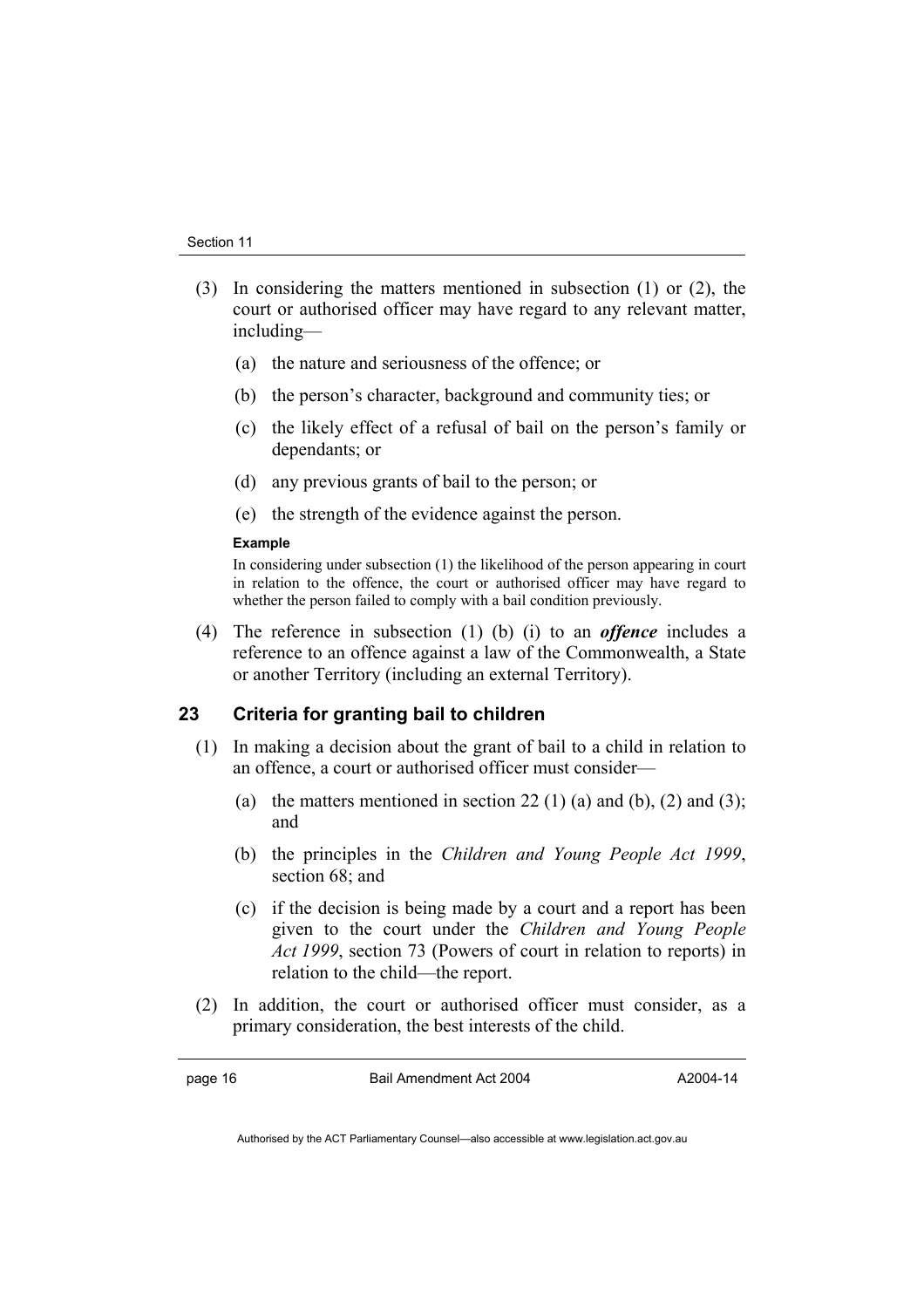### **23A Victim's concern about need for protection**

- (1) If a court is making a decision about the grant of bail to an accused person—
	- (a) the prosecutor must tell the court about any concern of which the prosecutor is aware expressed by a victim about the need for protection from violence or harassment by the accused person; and
	- (b) the court must receive any submission in relation to the concern and consider it in the context of the matter mentioned in section 22 (1) (b).
- (2) If an authorised officer who is making a decision about the grant of bail to an accused person is aware that a victim has expressed concern about the need for protection from violence or harassment by the accused person, the authorised officer must consider that concern in the context of the matters mentioned in section 9F (Domestic violence offence—bail by authorised officer) and section 22 (1) (b).

## **12 Conditions on which bail may be granted to adults Section 25 (1)**

#### *substitute*

- (1) The following conditions may be imposed on a grant of bail to an adult:
	- (a) conditions about the person's conduct while released on bail;
	- (b) a condition that the person, an acceptable person or each of a number of acceptable people—
		- (i) pays to the Territory a stated amount if the person fails to appear in court in accordance with his or her undertaking; or

A2004-14

Bail Amendment Act 2004

page 17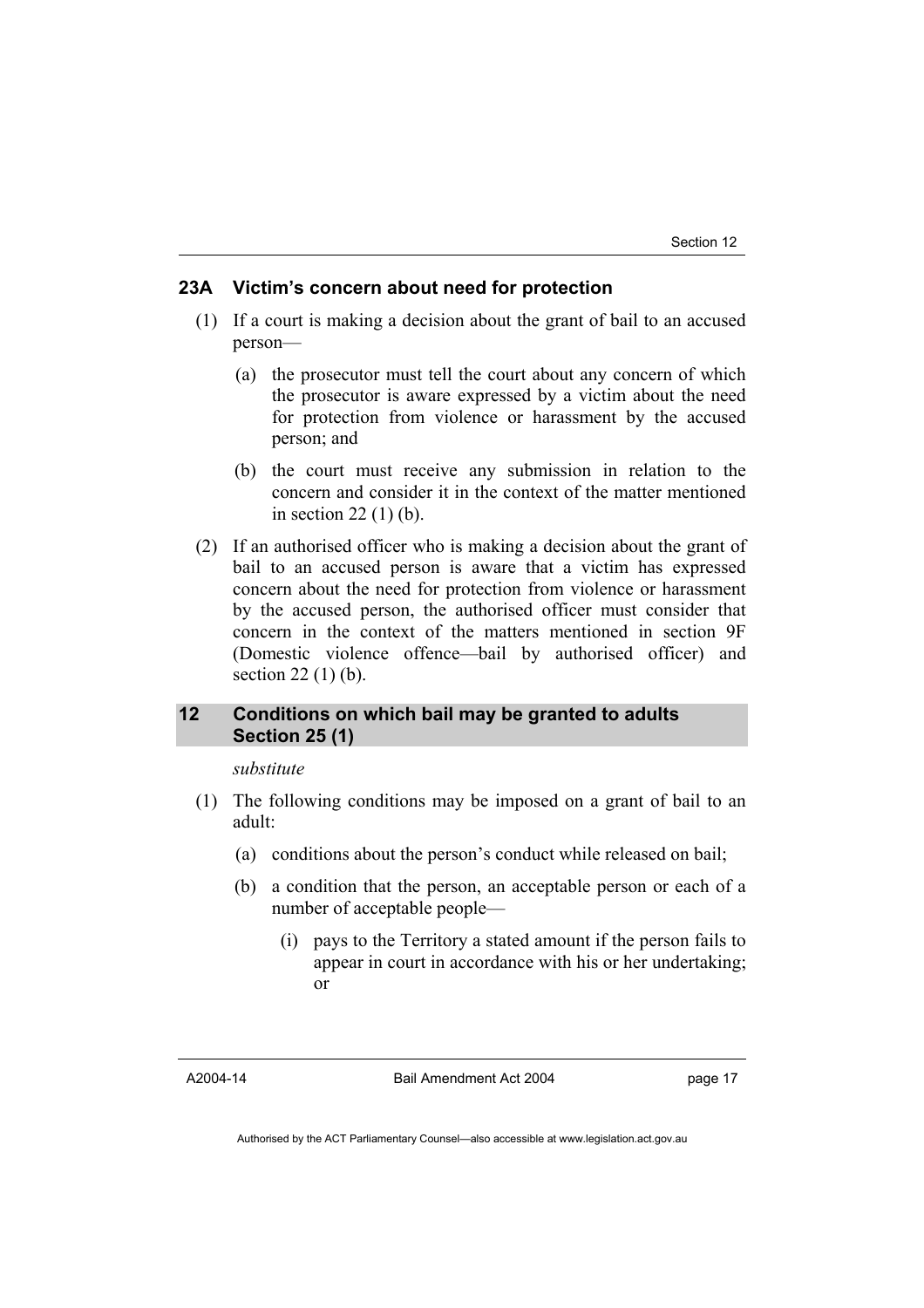- (ii) gives acceptable security for the payment to the Territory of a stated amount if the person fails to appear in court in accordance with his or her undertaking;
- *Note* For acceptable people and acceptable security, see s 32 (Acceptable people and security for bail).
- (c) a condition that the person, an acceptable person or each of a number of acceptable people—
	- (i) deposits a stated amount with a court or authorised officer; and
	- (ii) forfeits the amount if the person fails to appear in court in accordance with his or her undertaking.
- (1A) With the consent of a person who makes a deposit or gives security under subsection  $(1)$  (b)  $(ii)$  or  $(c)$ , it may be a condition of bail that the deposit or security continues to apply if bail is continued.
- (1B) It must not be a condition of bail that a person gives consent under subsection  $(1A)$ .

## **13 New section 25 (2) (da)**

*insert* 

- (da) a requirement that the person—
	- (i) accept supervision by the director of corrective services; and
	- (ii) comply with any reasonable direction of the director; and

#### **Examples of directions**

- 1 a direction to attend a program
- 2 a direction to comply with a mental health assessment or treatment order made by the mental health tribunal
- 3 a direction to attend drug or alcohol counselling
- *Note* An example is part of the Act, is not exhaustive and may extend, but does not limit, the meaning of the provision in which it appears (see Legislation Act, s 126 and s 132).

page 18 Bail Amendment Act 2004

A2004-14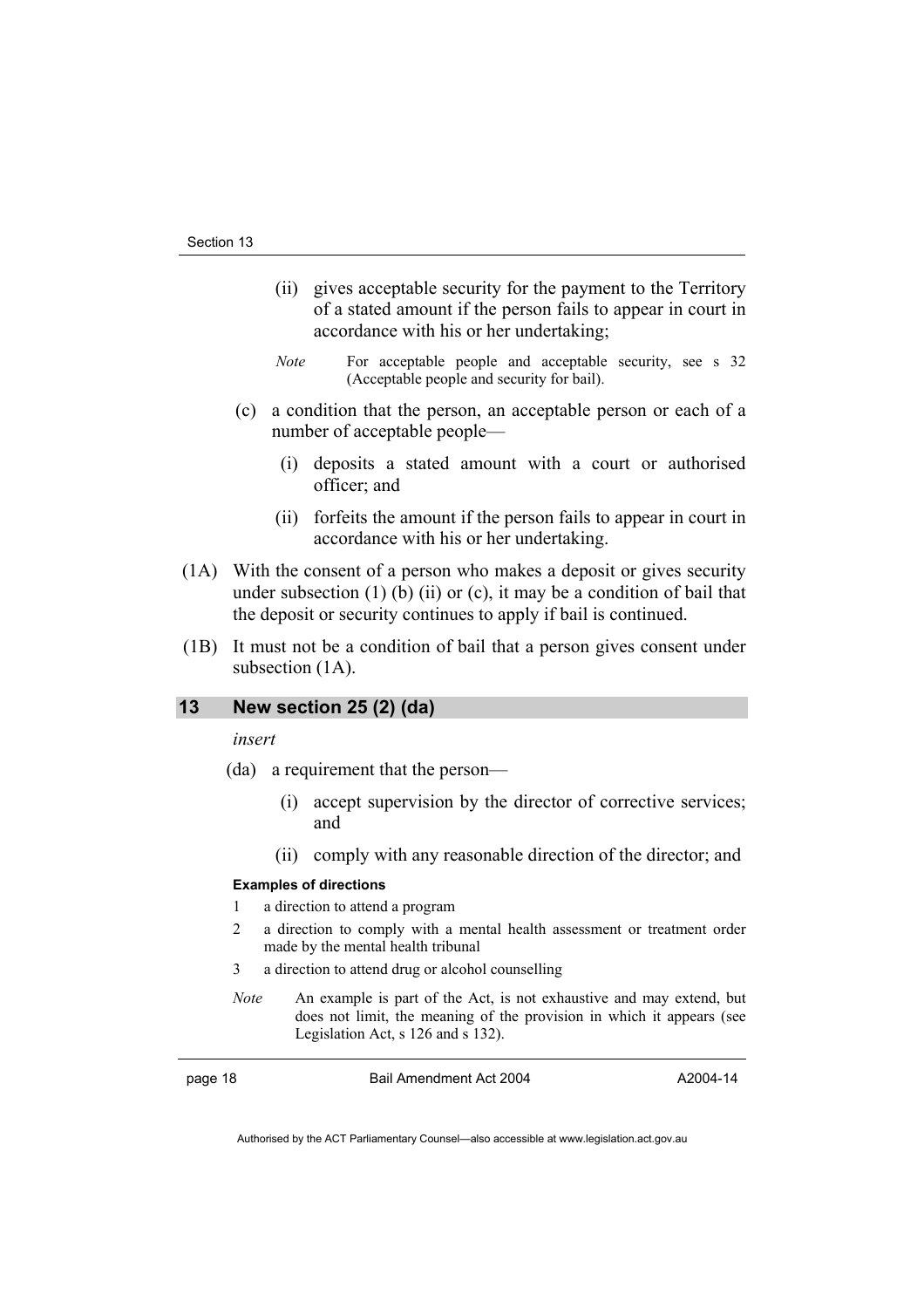## **14 Section 25 (2)**

*renumber paragraphs when Act next republished under Legislation Act* 

## **15 Section 25 (5)**

*omit* 

subsection  $(1)$   $(d)$  or  $(e)$ 

*substitute* 

subsection  $(1)$  (b) or  $(c)$ 

## **16 Section 25 (7)**

*omit* 

## **17 Section 25**

*renumber subsections when Act next republished under Legislation Act* 

## **18 Conditions on which bail may be granted to children Section 26 (1)**

*substitute* 

- (1) The following conditions may be imposed on the grant of bail to a child—
	- (a) the conditions mentioned in section 25 (1) (other than a requirement mentioned in section 25 (2) (da); and
	- (b) any other conditions that the court or authorised officer considers appropriate—
		- (i) having regard to the principles in the *Children and Young People Act 1999*, section 68; and

A2004-14

Bail Amendment Act 2004

page 19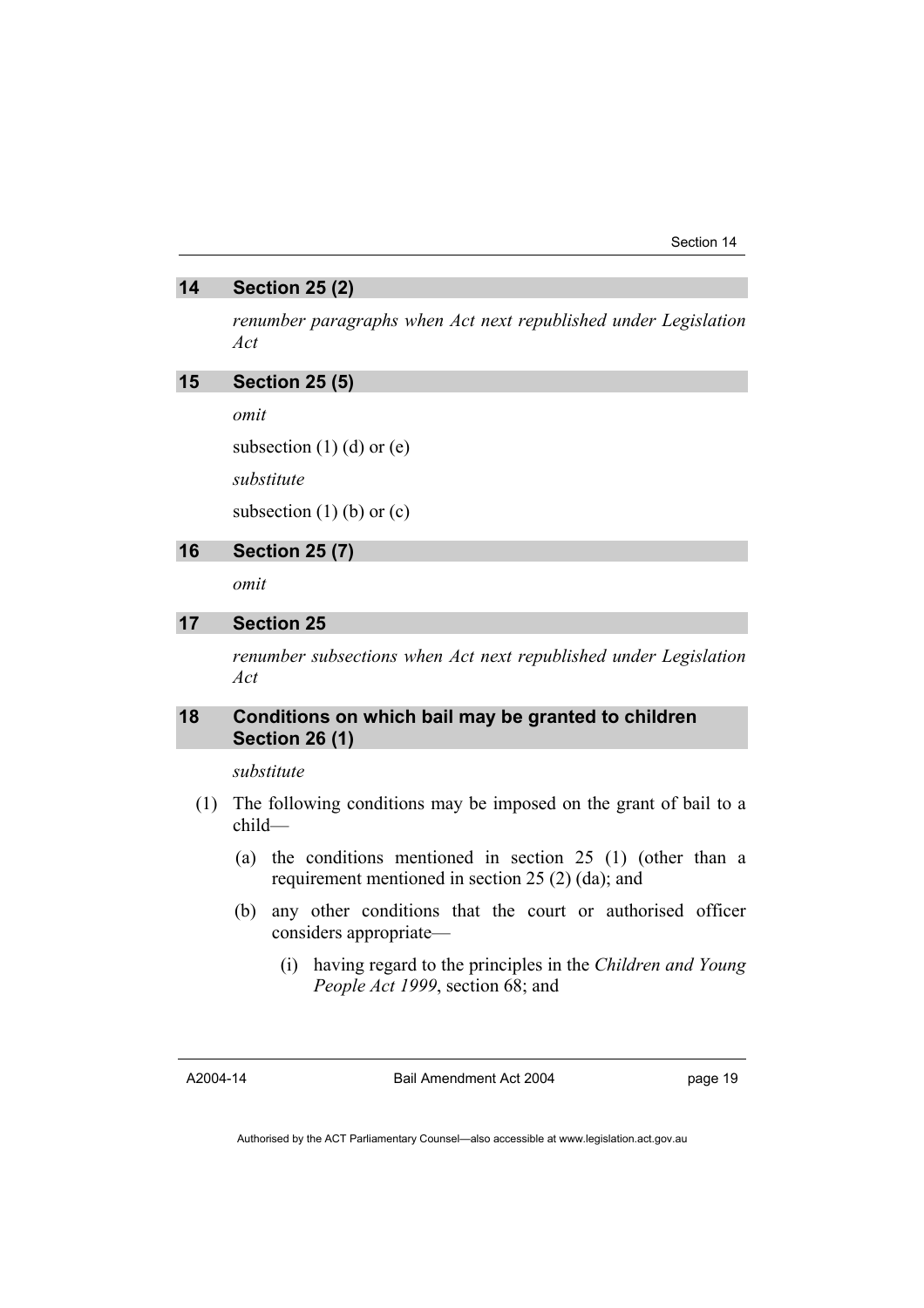- (ii) considering, as a primary consideration, the best interests of the child.
- (1A) Without limiting section 25 (1), the requirements that a child may be required to comply with about his or her conduct while released on bail include a requirement that the child—
	- (a) accept supervision by the chief executive under the *Children and Young People Act 1999,* chapter 6 (Young offenders); and
	- (b) comply with any reasonable direction of the chief executive.

#### **Examples of directions**

- 1 a direction to attend a program
- 2 a direction to comply with an order for assessment or a treatment order made by the mental health tribunal
- 3 a direction to attend drug or alcohol counselling.
- *Note* An example is part of the Act, is not exhaustive and may extend, but does not limit, the meaning of the provision in which it appears (see Legislation Act, s 126 and s 132).

## **19 Section 26 (3) (a) (ii)**

*omit* 

sections 12 and 68

*substitute* 

section 68

### **20 Section 26**

*renumber subsections when Act next republished under Legislation Act* 

## **21 Notice to victim of bail decisions Section 27A**

*omit* 

page 20 Bail Amendment Act 2004

A2004-14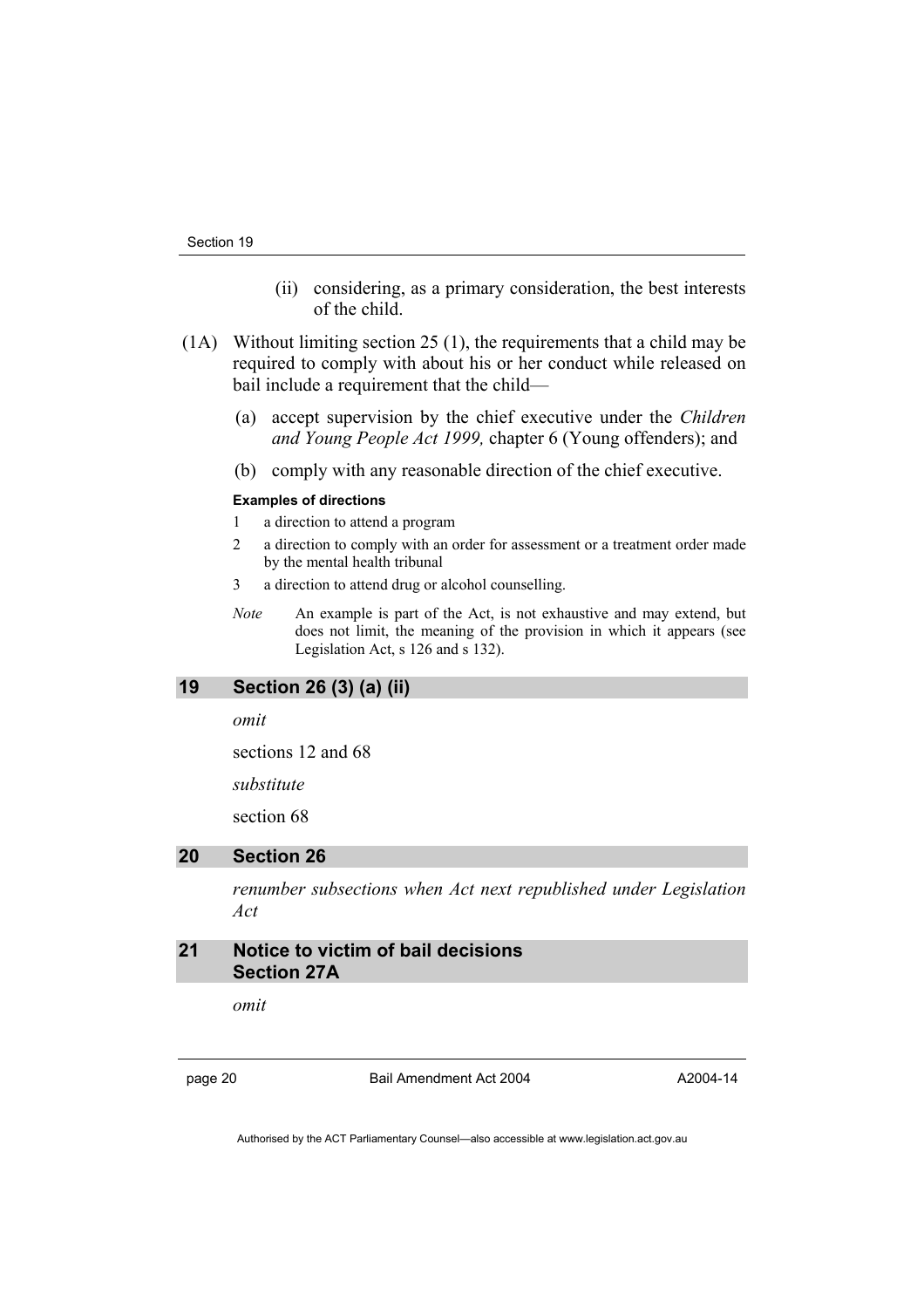#### **22 Section 28**

*substitute* 

## **28 Undertakings to appear**

- (1) A person may be released on bail only if the person gives a written undertaking—
	- (a) to appear before a stated court at the place, date and time—
		- (i) stated in the undertaking; or
		- (ii) notified to the person by a police officer; and
	- (b) to comply with the bail conditions (if any).
	- *Note* If a form is approved under s 58 for an undertaking, the form must be used.
- (2) For a continuation of bail, the person may undertake to appear at any time when, and at any place where, proceedings in relation to the offence with which the person has been charged may be continued.
- (3) An undertaking may be given in relation to more than 1 offence.
- (4) A court must accept an undertaking given under this section as proof of the matters stated in it if there is no evidence to the contrary.
- (5) Subsection (1) (a) does not apply to a person in relation to a breach of the peace or apprehended breach of the peace if no further appearance is required.

## **23 Sections 31 and 32**

*substitute* 

### **31 Bail requirements**

- (1) An undertaking to appear may be given to—
	- (a) a court; or

A2004-14

Bail Amendment Act 2004

page 21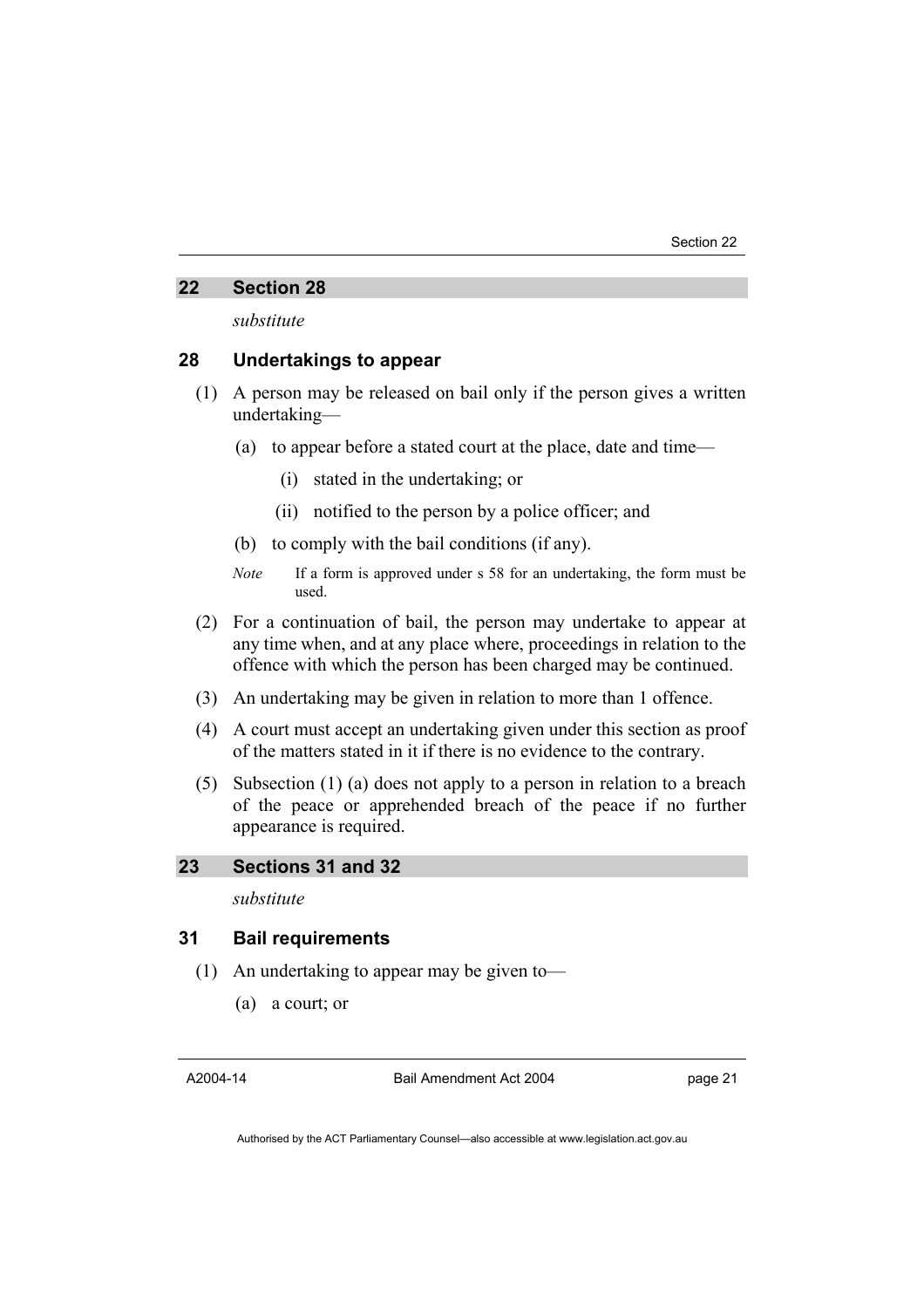- (b) a registrar or deputy registrar; or
- (c) an authorised officer; or
- (d) for an accused person who is in a remand centre or prison—the person in charge of the remand centre or prison.
- (2) An amount may be deposited, or security given, in accordance with a bail condition, to—
	- (a) a court; or
	- (b) registrar or deputy registrar; or
	- (c) an authorised officer.
- (3) In this section:

*deposit* includes a payment by cash or electronic funds transaction.

*security* includes security given by way of bond or bank guarantee.

## **32 Acceptable people and security for bail**

- (1) A court or authorised officer imposing a condition on bail may decide—
	- (a) the person, people or class of people who are acceptable people for a condition mentioned in section 25  $(1)$  (b) or (c); and
	- (b) the number of people required for the condition; and
	- (c) the security acceptable for a condition mentioned in section  $25(1)$  (b) (ii).
- (2) If a decision has not been made when the undertaking to appear is given, the court or person to whom the undertaking to appear is given may decide.
- (3) Without limiting subsections (1) and (2), an acceptable person for a condition includes an entity prescribed under the regulations for this subsection.

page 22 Bail Amendment Act 2004

A2004-14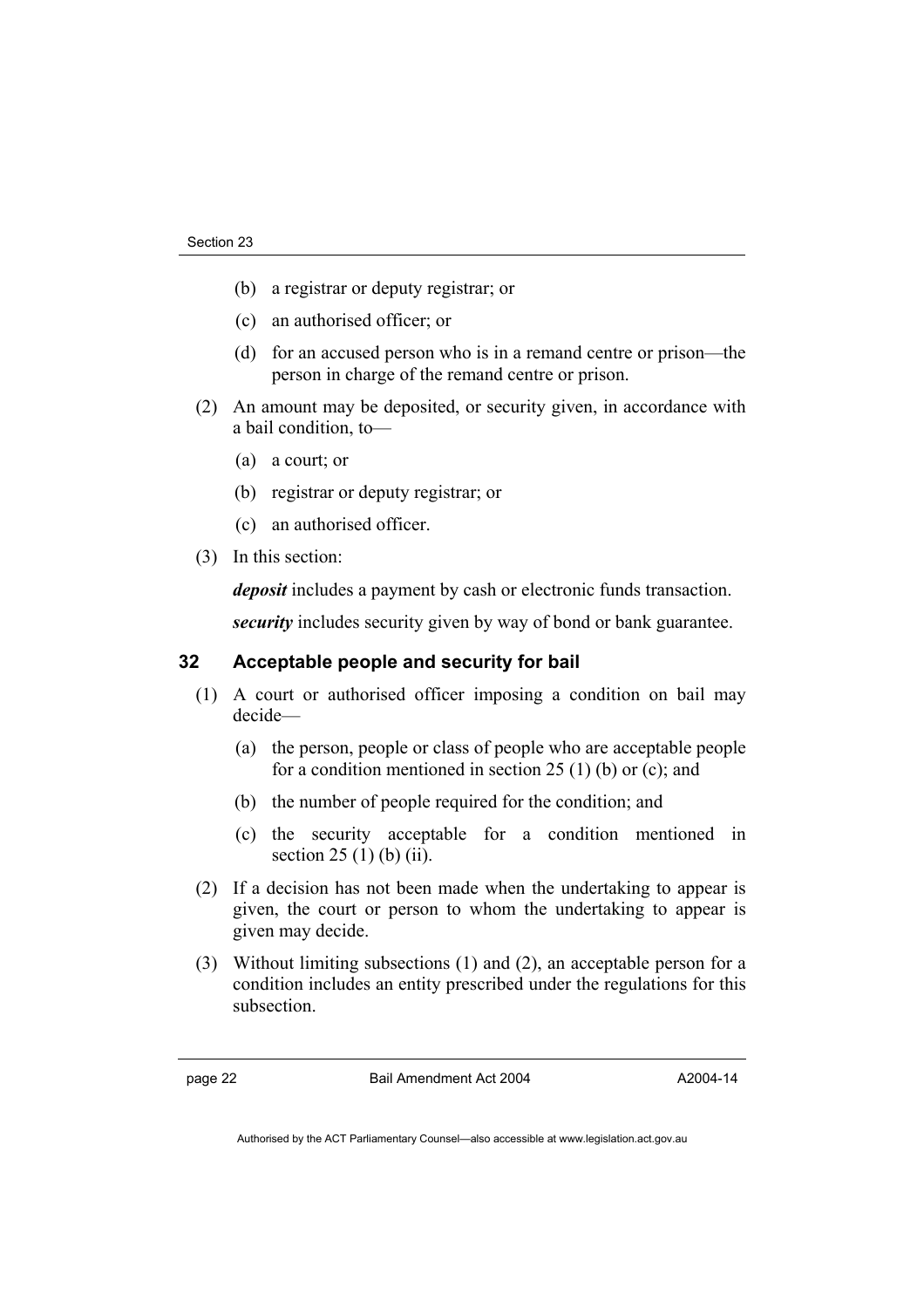## **24 Continuation of bail and undertakings Section 33 (2), new note**

#### *insert*

*Note* A court continuing bail must give notice of the continuation, bail conditions and place, date and time to which the proceedings are adjourned, postponed or deferred (see s 34 (4)).

## **25 Section 33 (3) to (6)**

#### *substitute*

- (3) If no direction is made by the court in relation to bail, whether or not the accused person appears in accordance with the undertaking—
	- (a) the court is taken to have continued bail; and
	- (b) the undertaking to appear and any bail conditions continue to apply.
- (4) If the hearing of a charge against an accused person is adjourned or postponed, the court may—
	- (a) continue the person's bail; or
	- (b) make another order about bail.
- (5) However, if a deposit has been made, or security given, by a surety in accordance with a bail condition, the court must not continue bail without the surety's consent unless it is a condition of bail that the deposit or security continues to apply if bail is continued.
- (6) If bail is continued—
	- (a) the undertaking to appear is taken to be an undertaking to appear an any time when, and at any place where, proceedings in relation to the offence with which the person has been charged may be continued; and
	- (b) any bail conditions continue to apply.

A2004-14

Bail Amendment Act 2004

page 23

Authorised by the ACT Parliamentary Counsel—also accessible at www.legislation.act.gov.au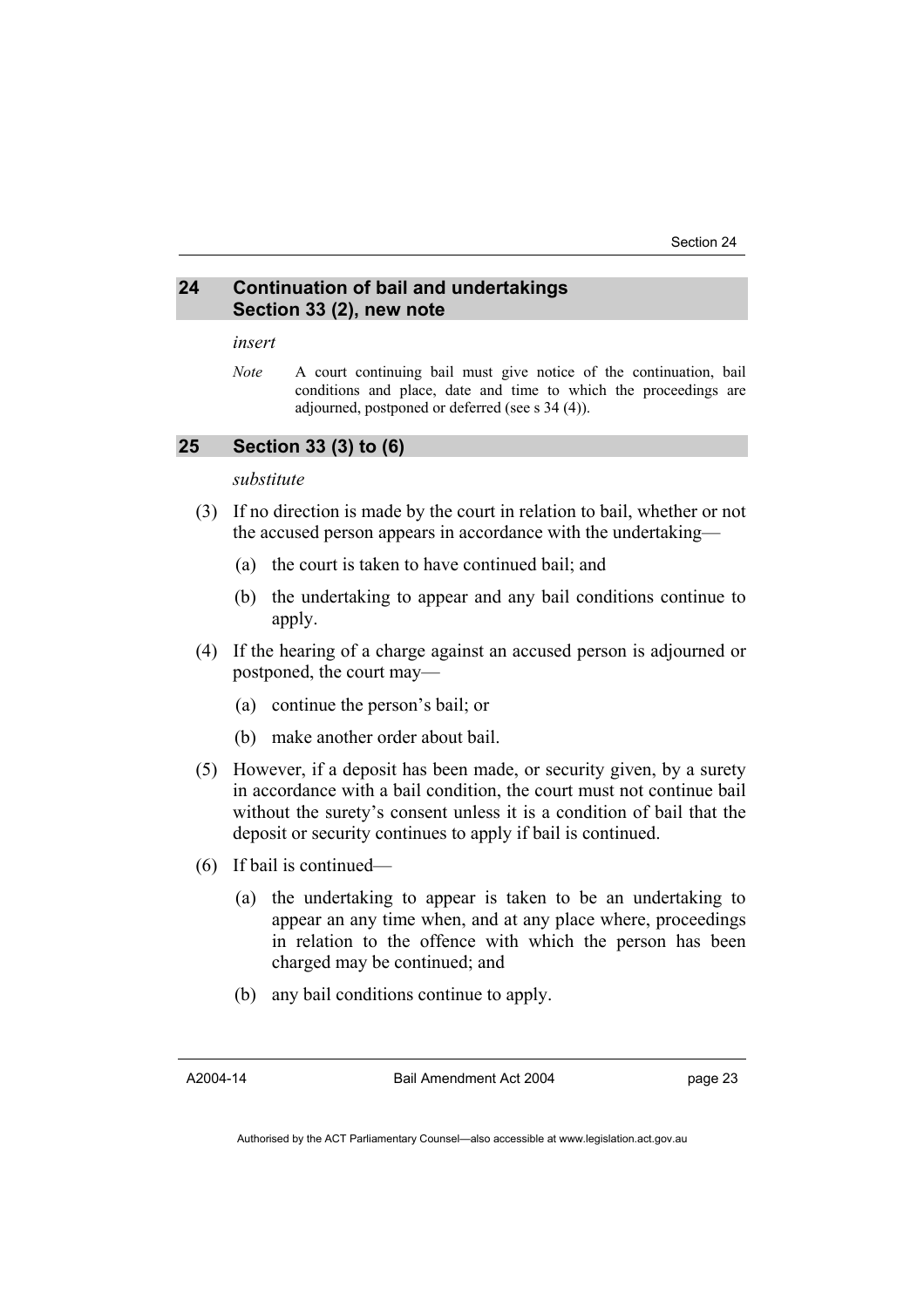Section 26

## **26 Warning to person making acknowledgment Section 35**

*omit* 

## **27 Section 36**

*substitute* 

## **36 Discharge of surety**

- (1) A surety may, at any time apply to be discharged from his or her liability under a bail condition—
	- (a) if bail has been granted by a court—
		- (i) to the court that granted bail; or
		- (ii) to the court of appearance; or
	- (b) if bail has been granted by an authorised officer—to the court of appearance.
- (2) However, an application may not be made if the person granted bail has failed to comply with a bail condition or undertaking to appear.
- (3) If the person granted bail is not in custody or before the court when the application is made, the court must—
	- (a) issue a warrant to apprehend the person and bring the person before the court; or
	- (b) issue a summons for the person's appearance before the court.
- (4) On the person's appearance before the court, the court must, unless the court considers it would be unjust to do so—
	- (a) direct that the applicant be discharged from his or her liability; and
	- (b) release the security or deposit.
- (5) If the court discharges the applicant from liability, the court may—

page 24 Bail Amendment Act 2004

A2004-14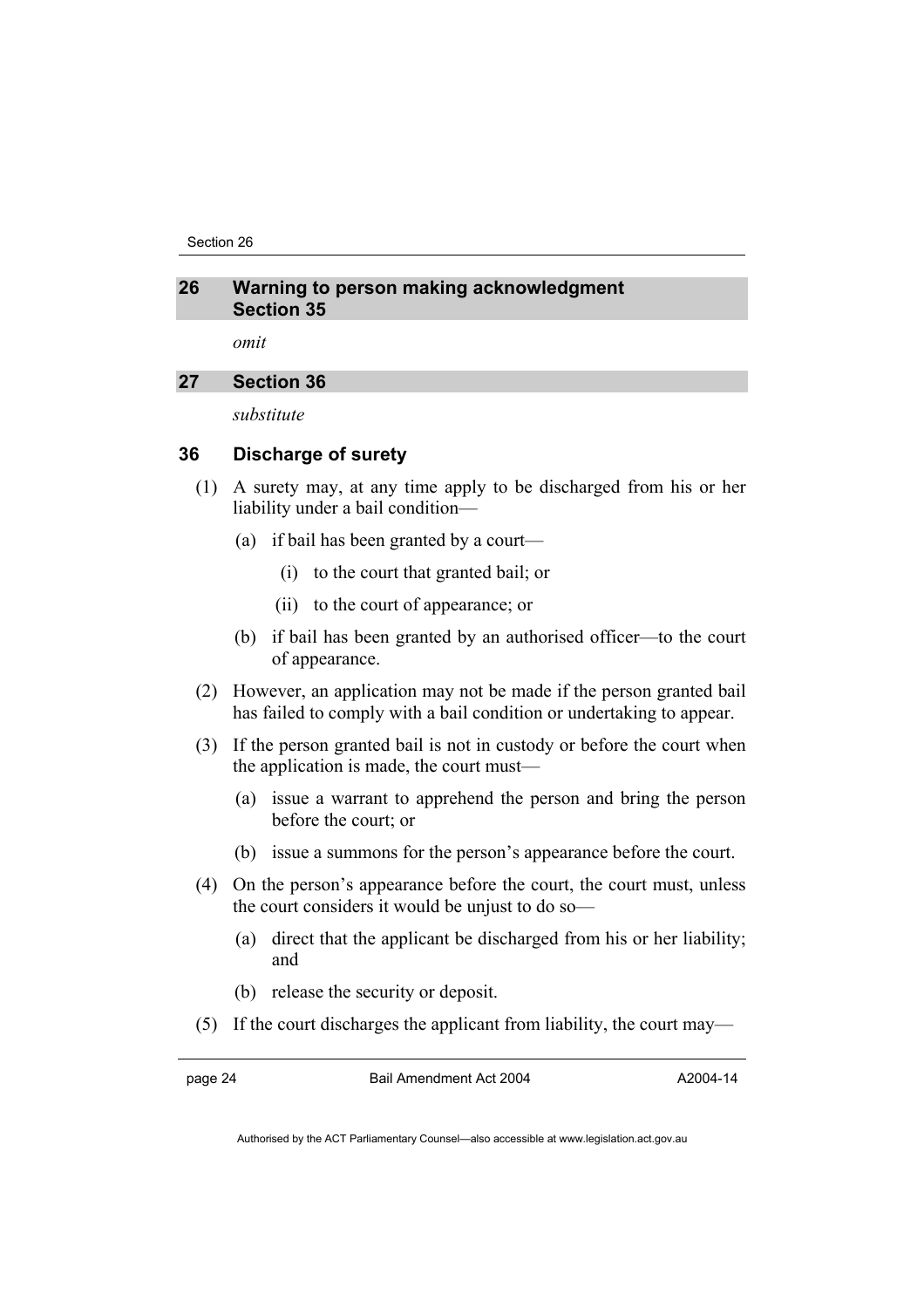- (a) impose further bail conditions; and
- (b) remand the person granted bail into custody until the further conditions are satisfied.
- (6) In this section:

*court of appearance* means the court before which the accused person is required to appear in accordance with his or her undertaking to appear.

#### **28 Section 37**

*substitute* 

## **37 Payment of amounts to Territory**

- (1) This section applies if—
	- (a) a person granted bail fails to appear in court in accordance with his or her undertaking; and
	- (b) a bail condition mentioned in section 25 (1) (b) or (c) requires the person or someone else (the *person required to pay*) to pay, or forfeit, an amount to the Territory if the person fails to appear.
- (2) If the amount has been deposited in accordance with a condition mentioned in section 25 (1) (c), the amount is forfeited to the Territory.
- (3) If the amount has not been deposited, the court may order the person required to pay to pay the amount to the Territory.
- (4) Notice of the order must be given to the person required to pay as soon as practicable.

*Note* For how documents may be served, see Legislation Act, pt 19.5.

 (5) If, after the end of 28 days after the day the notice is given, the amount has not been paid the amount may be recovered under the

A2004-14

Bail Amendment Act 2004

page 25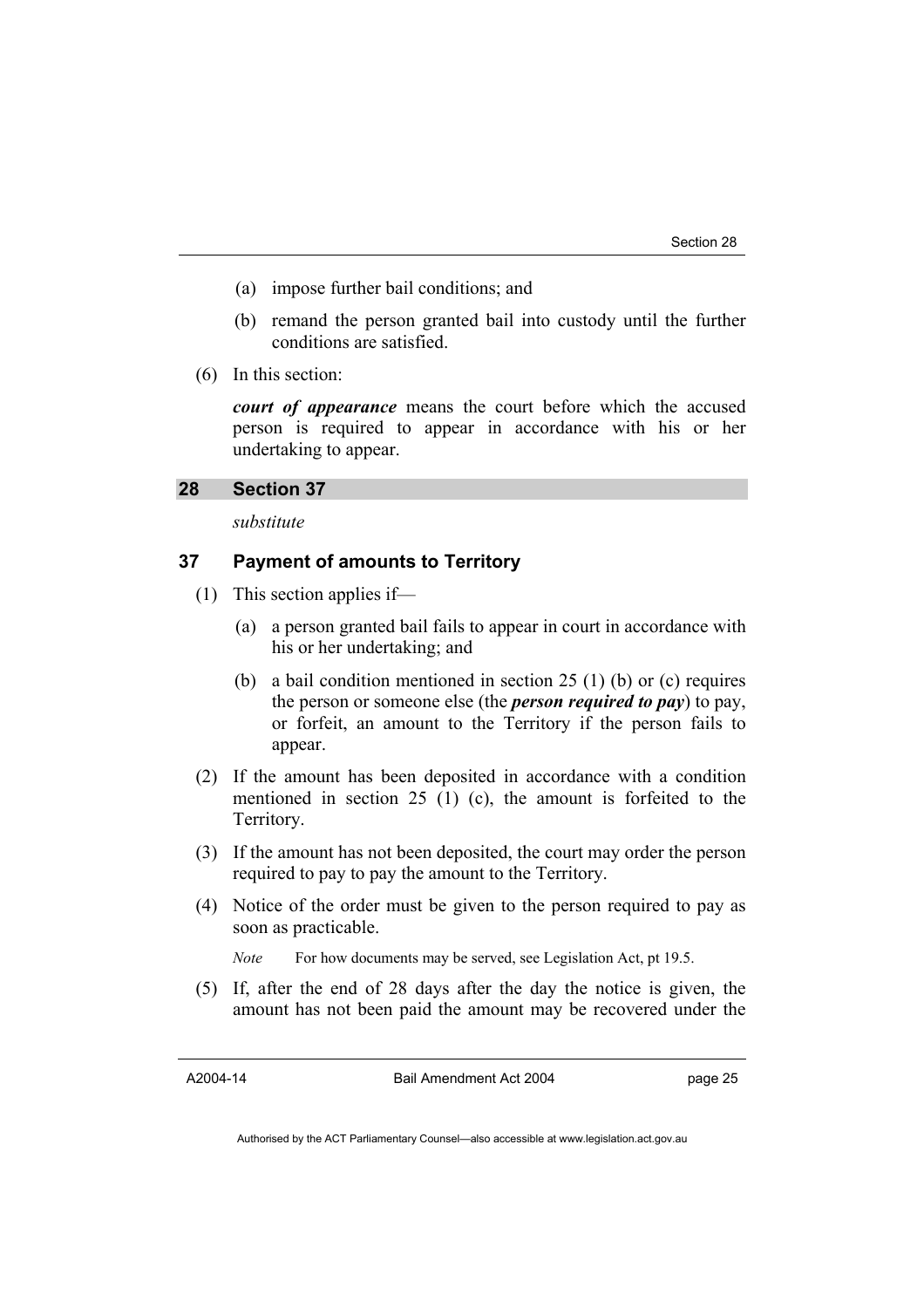*Magistrates Court Act 1930*, division 9.2 (Enforcement of fines) as if it were a fine within the meaning of that division.

 (6) Subsection (4) applies to an amount even if the amount exceeds \$50 000.

## **29 New section 41A**

*insert* 

#### **41A Court may review on its own initiative**

- (1) A court that has made a decision in relation to bail may review the decision on its own initiative if the court considers it is in the interests of justice to do so.
- (2) The court may issue a warrant for the arrest of the person and for bringing the person before the court at the time and place stated in the warrant.

### **30 Section 42**

*substitute* 

#### **42 Power of magistrate to review**

- (1) A magistrate may, on application under this division, review any decision made by an authorised officer or a magistrate (including his or her own decision) in relation to bail.
- (2) However, a magistrate may review the decision only if the application for review is based on—
	- (a) a significant change in circumstances relevant to the granting of bail; or
	- (b) the availability of fresh evidence or information of material significance to the granting of bail to the person that was unavailable on the most recent application to the magistrate.

page 26 Bail Amendment Act 2004

A2004-14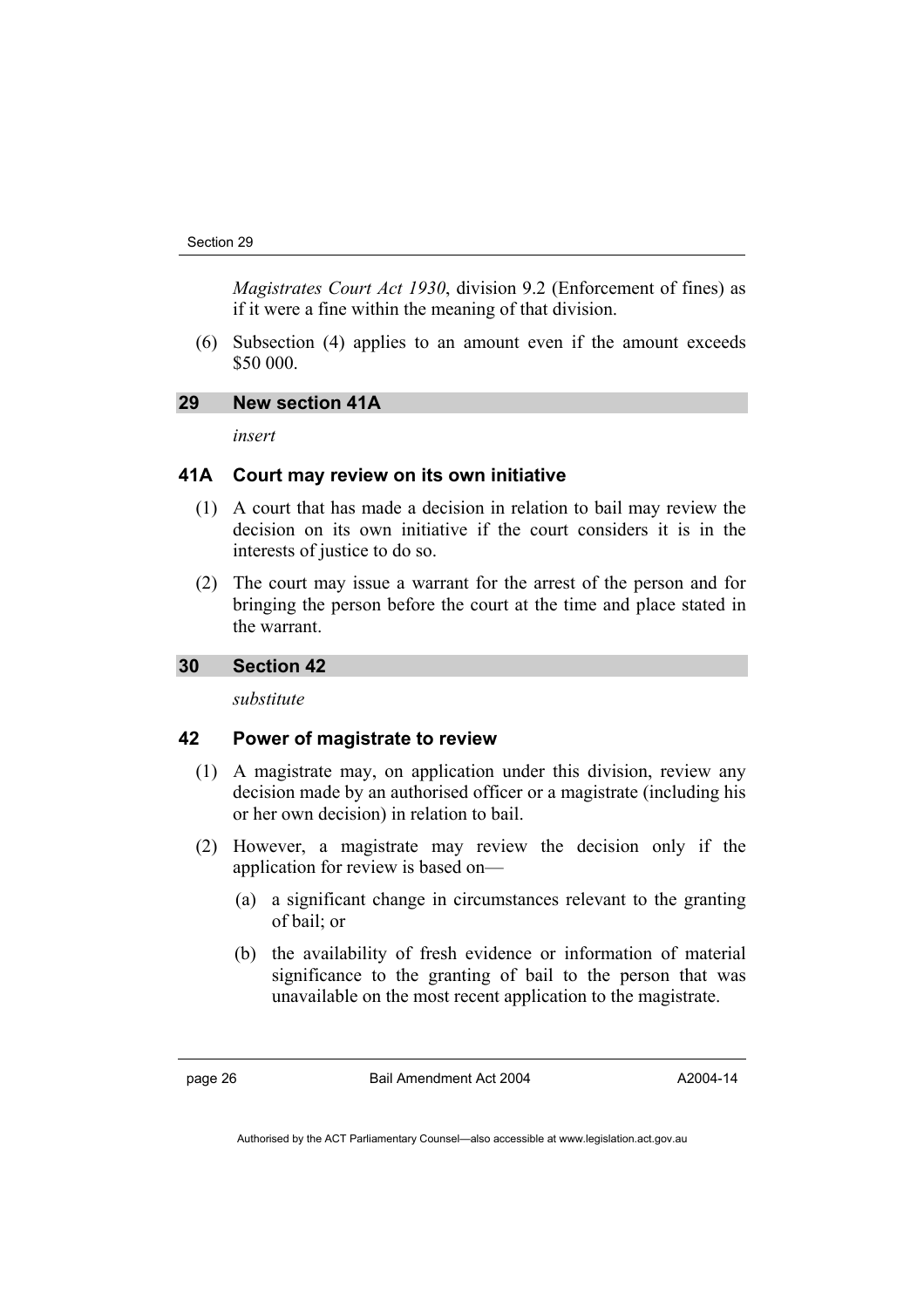## **31 Power of Supreme Court to review Section 43 (1)**

*omit* 

may

*insert* 

may, on application under this division,

## **32 Power of Supreme Court to review New section 43 (1A)**

*insert* 

- (1A) However, the court may review the decision only if the application for review is based on—
	- (a) a significant change in circumstances relevant to the granting of bail; or
	- (b) the availability of fresh evidence or information of material significance to the granting of bail to the person that was unavailable on the most recent application to the judge.

#### **33 General limitation on power of court to review Section 44**

*omit* 

## **34 Miscellaneous Division 6.3**

*omit* 

A2004-14

Bail Amendment Act 2004

page 27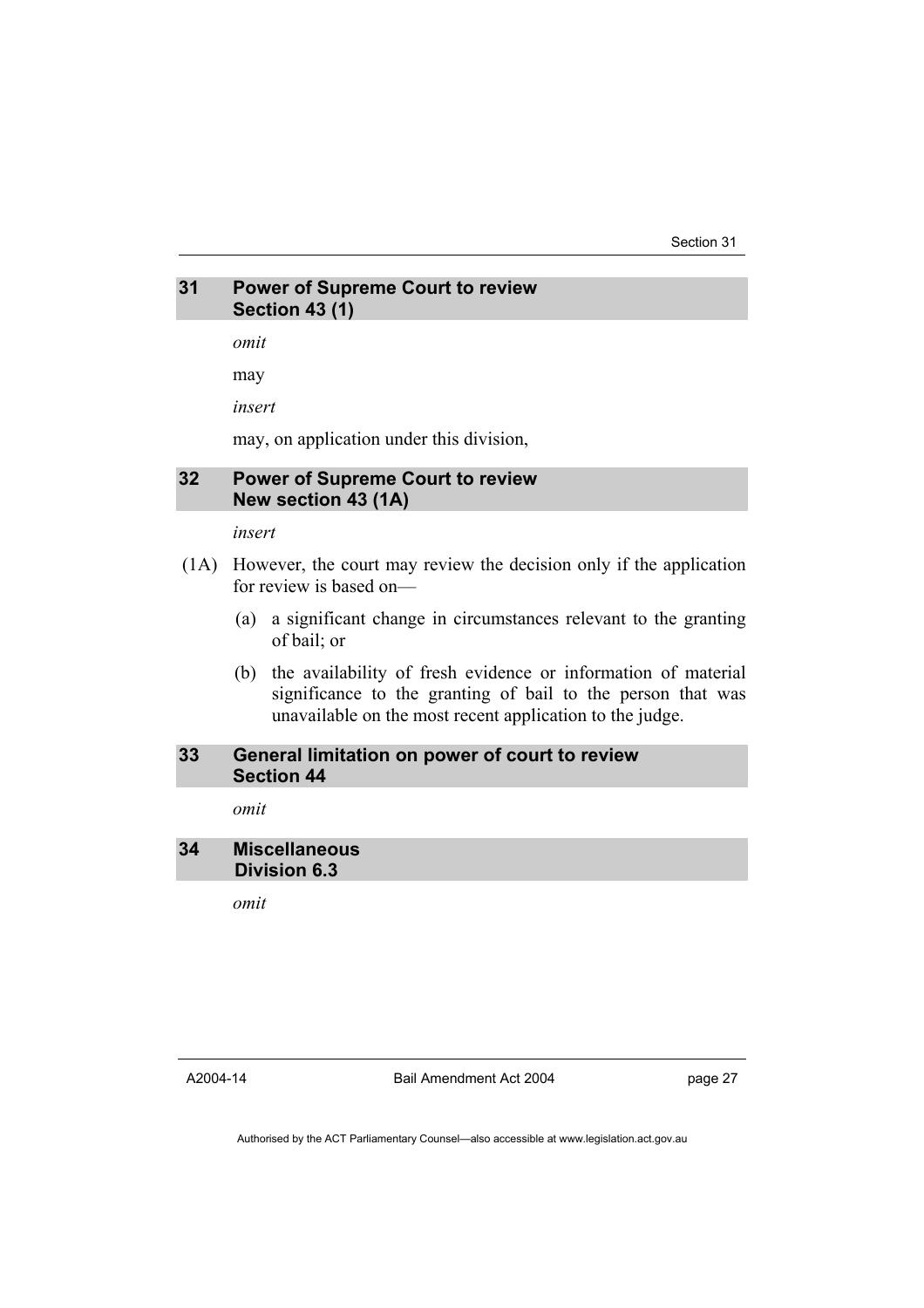## **35 New section 47A**

*insert* 

## **47A Notice to victim of bail decisions**

- (1) This section applies if—
	- (a) a court or authorised officer makes a decision about a grant of bail, or reviews a bail decision, in relation to a person; and
	- (b) the informant is aware that a victim has expressed concern about the need for protection from violence or harassment by the person.
- (2) The informant must tell a police officer assigned to liaise with victims of crime (a *victim liaison officer*) that the victim has expressed the concern.
- (2) If a victim liaison officer is told about a victim's concern, the victim liaison officer must take all reasonable steps to tell the victim (or, if the victim is a child, a person who has care and control of the child) about the bail decision as soon as practicable.

#### **36 False statements in acknowledgments Section 50**

*omit* 

## **37 Section 56**

*substitute* 

## **56 No right of surety to arrest**

A surety for an accused person does not have the right to arrest the accused person because the surety is a surety for the accused person.

page 28 Bail Amendment Act 2004

A2004-14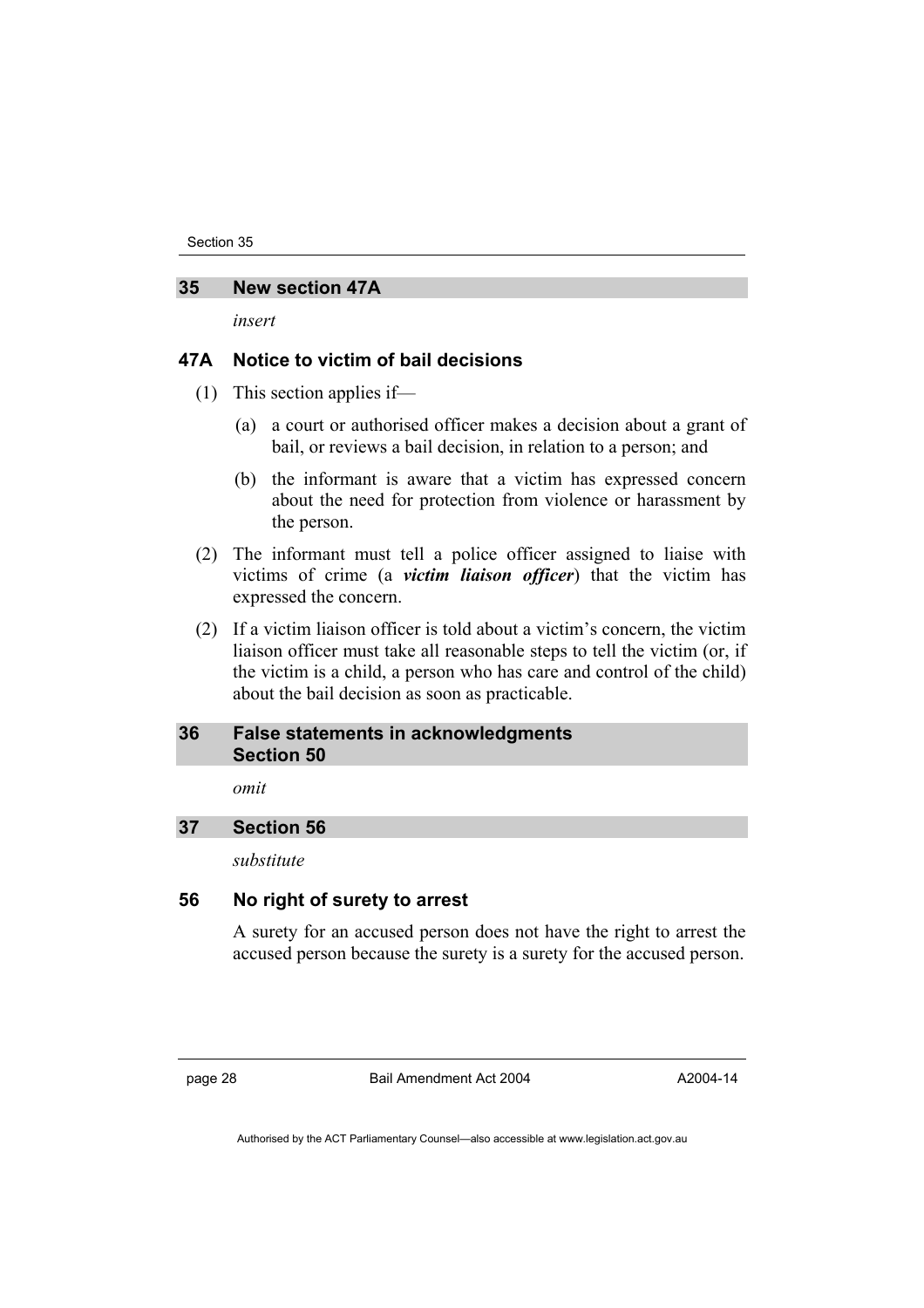### **38 New sections 56A and 56B**

*insert* 

#### **56A Arrest without warrant of person on bail**

- (1) This section applies if a person has been granted bail in the ACT, a State or another Territory.
- (2) A police officer may arrest the person without warrant if the officer believes on reasonable grounds that the person—
	- (a) has failed to comply with a bail condition; or
	- (b) will not comply with a bail condition.
- (3) The police officer must bring the person before a court as soon as practicable.
- (4) The court may—
	- (a) for a person granted bail in the ACT—exercise the same powers in relation to bail as it has in relation to any other accused person in custody; or
	- (b) for a person granted bail in a State or another Territory—
		- (i) release the person unconditionally; or
		- (ii) grant the person bail subject to the conditions that the court considers appropriate; or
		- (iii) remand the person in custody for a reasonable time while a warrant for the person's arrest is obtained from the State or other Territory.
- (5) A release mentioned in subsection (4) (b) (i) does not affect the grant of bail in the State or other Territory.

### **56B Arrest for breach of condition by person outside ACT**

(1) This section applies if a police officer reasonably believes that—

A2004-14

Bail Amendment Act 2004

page 29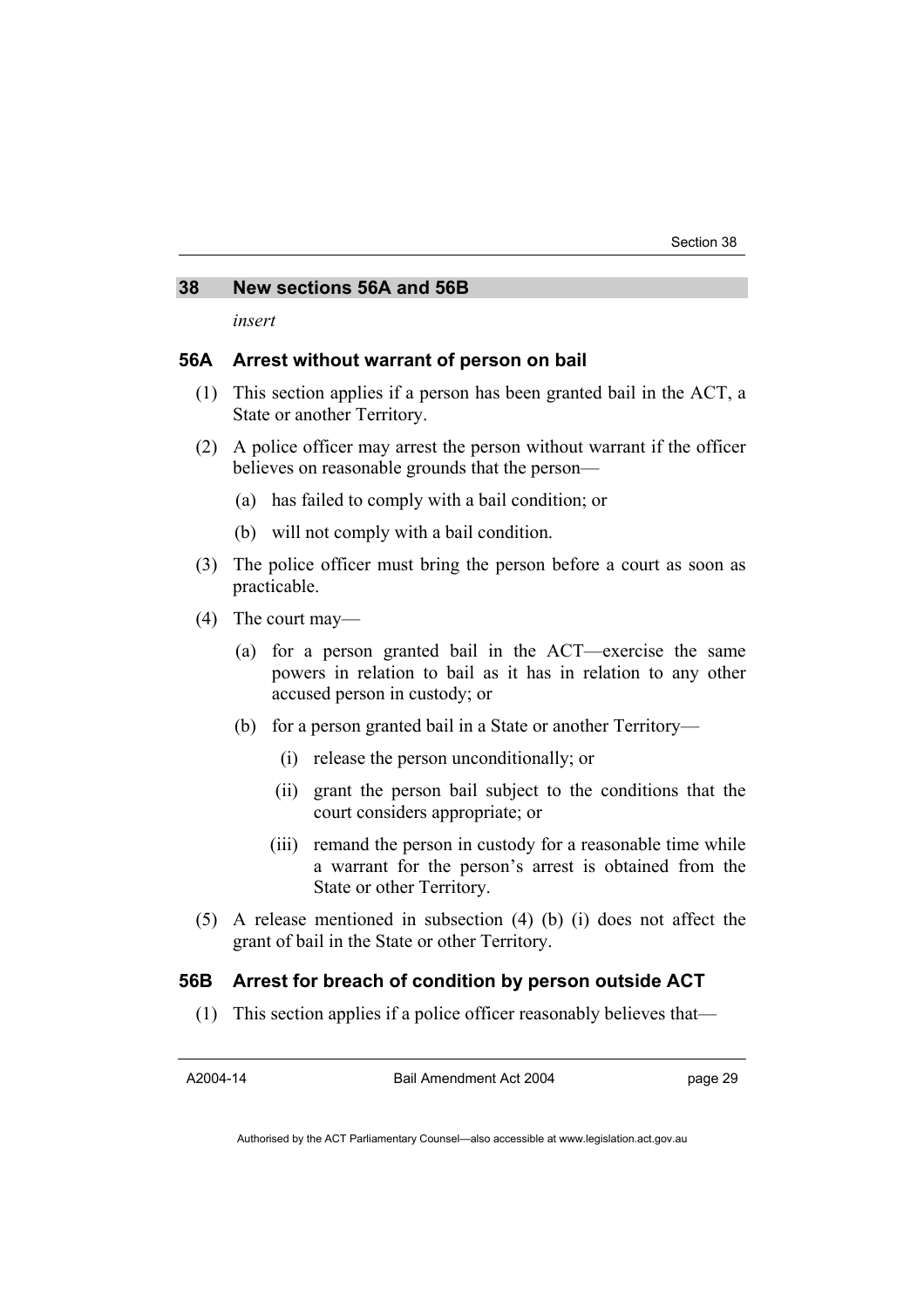- (a) a person who has been granted bail in the ACT has failed to comply with a bail condition; and
- (b) the person is in a State or another Territory.
- (2) An issuing officer may, on the information of a police officer—
	- (a) issue a warrant to arrest the person in the State or other Territory and bring the person before a court; or
	- (b) issue a summons for the person's appearance before a court.
- (3) In this section

*issuing officer*, for a warrant, means—

- (a) a judge, the registrar or a deputy registrar of the Supreme Court; or
- (b) a magistrate; or
- (c) if authorised by the Chief Magistrate to issue a warrant—the registrar or deputy registrar of the Magistrates Court.

## **39 Approved forms Section 58 (3)**

*omit* 

25,

## **40 Regulation-making power Section 59**

*omit* 

The Executive

*substitute* 

(1) The Executive

page 30 Bail Amendment Act 2004

A2004-14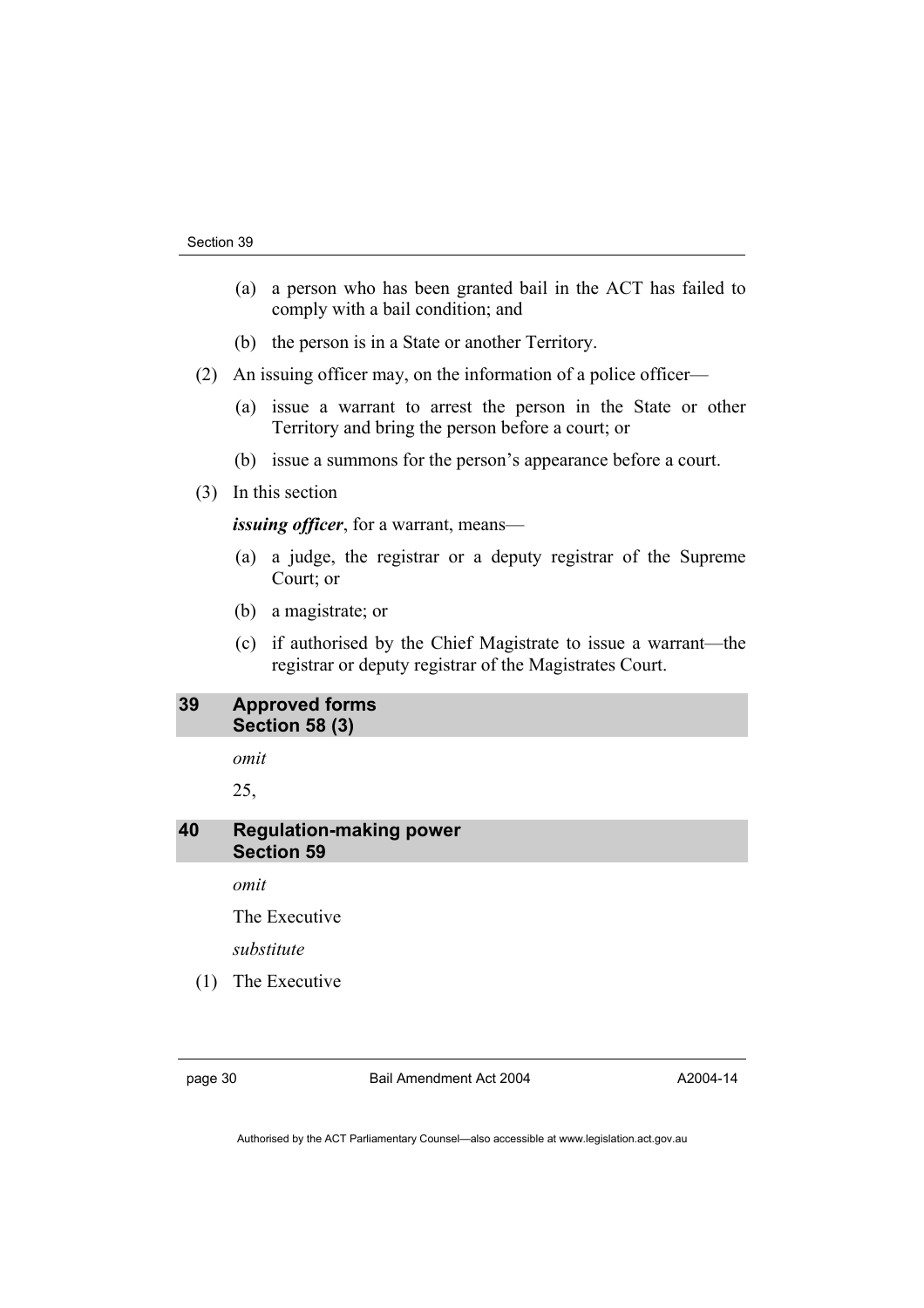## **41 New section 59 (2)**

*insert* 

 (2) Without limiting subsection (1), the regulations may make provision in relation to the management (including the investment) of an amount deposited in accordance with a condition mentioned in section 25 (1) (c).

## **42 Dictionary, new definition of** *accused person*

*insert* 

*accused person* includes—

- (a) a person charged with, convicted of, or found guilty of, an offence; and
- (b) a person mentioned in section  $8(1)(c)$ , (d) or (e); and
- (c) a person whose conviction for an offence is stayed; and
- (d) a person discharged under the *Crimes Act 1900*, section 402 (Conditional release of offenders without proceeding to conviction) on giving security under that section; and
- (e) a person in relation to whom an appeal relating to an offence is pending; and
- (f) a person in relation to whom a new trial has been ordered to be held for an offence.

A2004-14

Bail Amendment Act 2004

page 31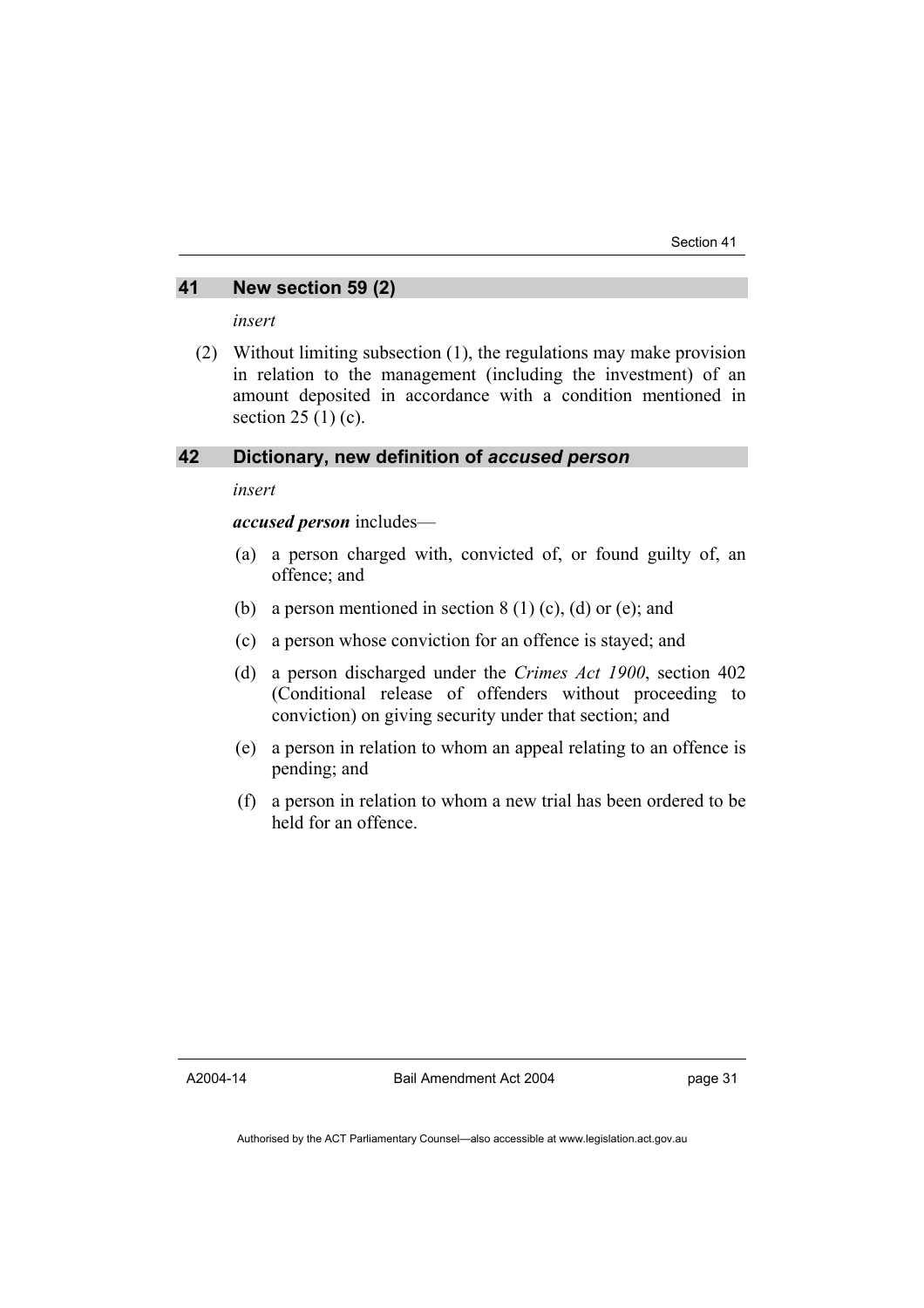Section 43

## **43 Schedule 1**

*substitute* 

## **Schedule 1 Offences to which presumption of bail does not apply**

(see s 9B (a) and (b))

| <b>Part 1.1</b> | <b>Offences against Crimes Act</b> |
|-----------------|------------------------------------|
|                 | 1900                               |

| column 1<br>item | column <sub>2</sub><br>provision | column 3<br>description of offence                         |
|------------------|----------------------------------|------------------------------------------------------------|
|                  | 15                               | manslaughter                                               |
| $\mathcal{L}$    | 19                               | intentionally inflicting grievous bodily harm              |
| 3                | 51                               | sexual assault in the first degree                         |
| 4                | 52                               | sexual assault in the second degree                        |
| 5                | 54                               | sexual intercourse without consent                         |
| 6                | 55 $(1)$                         | sexual intercourse with young person under<br>10 years old |
|                  | 92                               | armed robbery                                              |
| 8                | 94                               | aggravated burglary                                        |

page 32 Bail Amendment Act 2004

A2004-14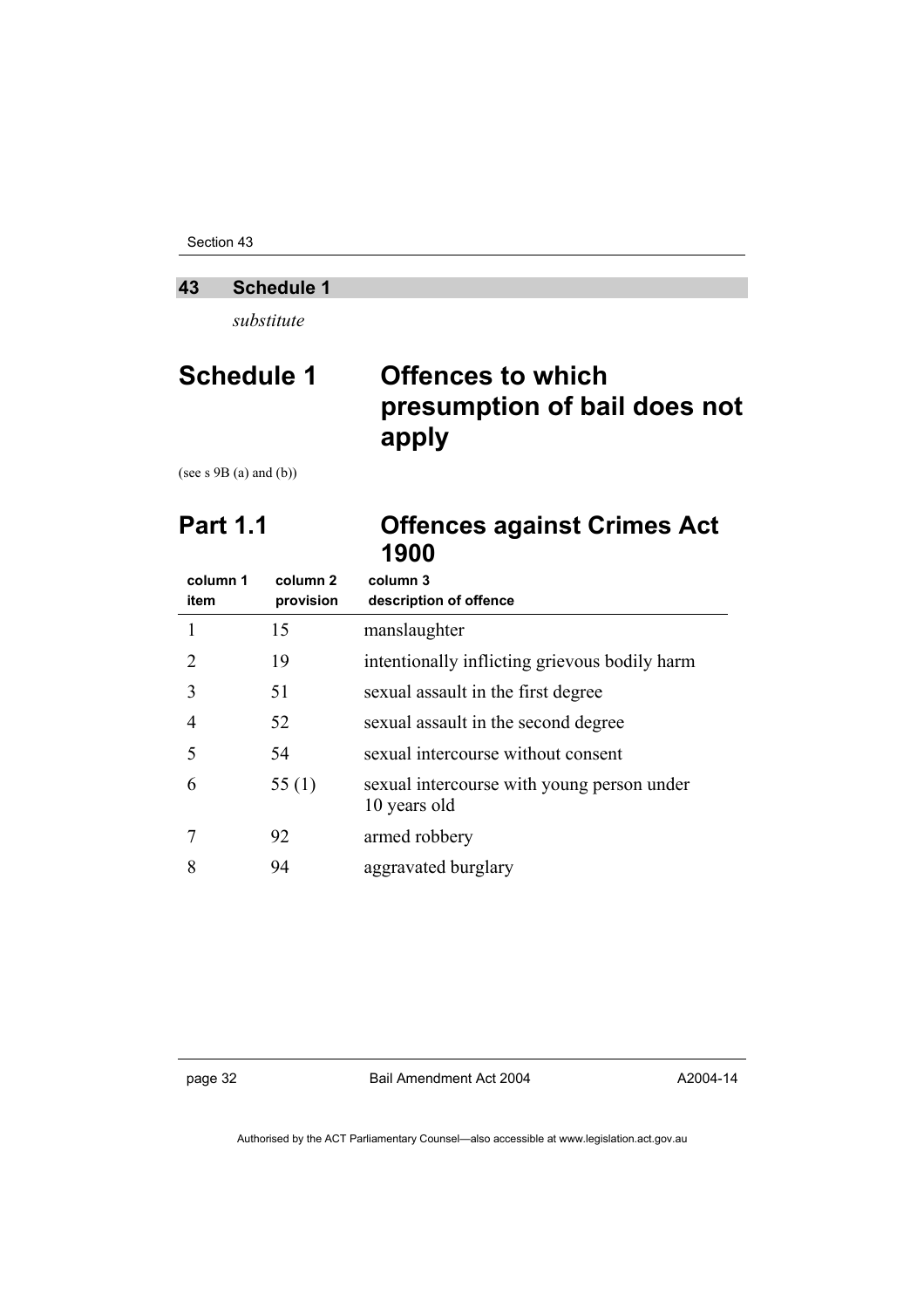Section 44

## **Part 1.2 Offences against Drugs of Dependence Act 1989**

| column 1<br>item | column <sub>2</sub><br>provision | column 3<br>description of offence                                                       |
|------------------|----------------------------------|------------------------------------------------------------------------------------------|
| 11               | 161                              | manufacture of drug of dependence or<br>prohibited substance                             |
| 12               | 162(3)                           | cultivation, or participation in cultivation of,<br>prohibited plants for sale or supply |
| 13               | 163                              | wholesale selling of prohibited substance or<br>drug of dependence                       |
| 14               | 164                              | sale, supply etc of prohibited substance or<br>drug of dependence                        |

## **Part 1.3 Offences against Customs Act 1901 (Cwlth)**

| column 1<br>item | column 2<br>provision | column 3<br>description of offence                               |
|------------------|-----------------------|------------------------------------------------------------------|
| 15               | 231(1)                | assembly for unlawful purposes                                   |
| 16               | 233AC                 | master allowing use of ship for smuggling etc.<br>narcotic goods |
| 17               | 233B                  | special provisions about narcotic goods                          |

**44 Schedule 1, part 1.1, new items 1A and 1B** 

|     | insert |                                                  |
|-----|--------|--------------------------------------------------|
| 1 A | 49C    | industrial manslaughter (employer offence)       |
| 1B  | 49D    | industrial manslaughter (senior officer offence) |

Bail Amendment Act 2004

page 33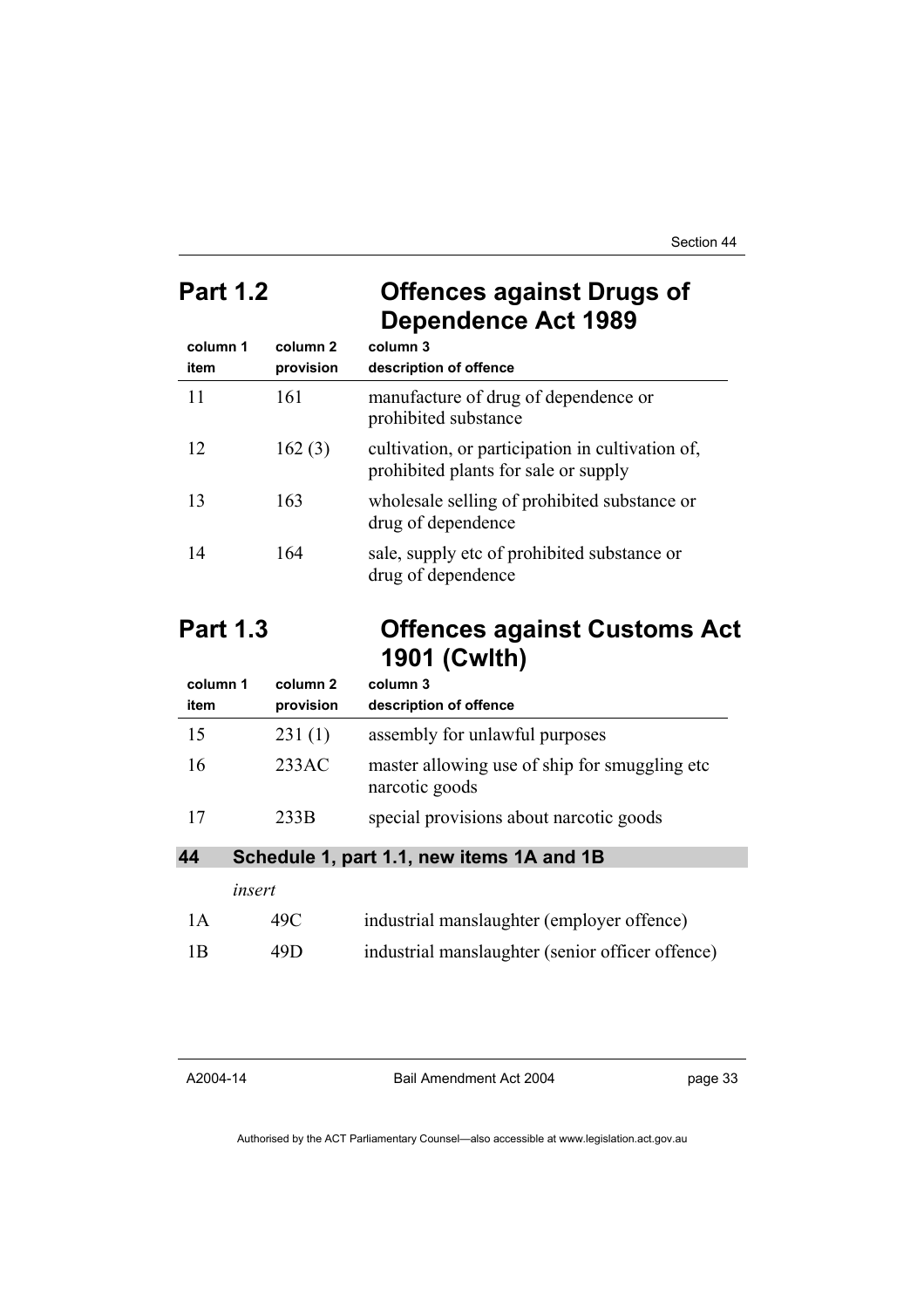**Schedule 1** Technical amendments

Amendment [1.1]

## **Schedule 1 Technical amendments**

(see s 3)

## **[1.1] Sections 1 and 3**

*substitute* 

## **1 Name of Act**

This Act is the *Bail Act 1992*.

## **2 Dictionary**

The dictionary at the end of this Act is part of this Act.

*Note 1* The dictionary at the end of this Act defines certain terms used in this Act, and includes references (*signpost definitions*) to other terms defined elsewhere.

> For example, the signpost definition '*domestic violence offence—*see the *Crimes Act 1900*, dictionary.' means that the term 'domestic violence offence' is defined in that dictionary and the definition applies to this Act.

*Note 2* A definition in the dictionary (including a signpost definition) applies to the entire Act unless the definition, or another provision of the Act, provides otherwise or the contrary intention otherwise appears (see Legislation Act,  $s$  155 and  $s$  156 (1)).

## **3 Notes**

A note included in this Act is explanatory and is not part of this Act.

*Note* See Legislation Act, s 127 (1), (4) and (5) for the legal status of notes.

#### **Explanatory note**

This amendment brings the naming provision of the Act into line with current drafting practice.

This amendment also adds a standard dictionary provision consequential on the insertion of a new dictionary by another amendment.

page 34 Bail Amendment Act 2004

A2004-14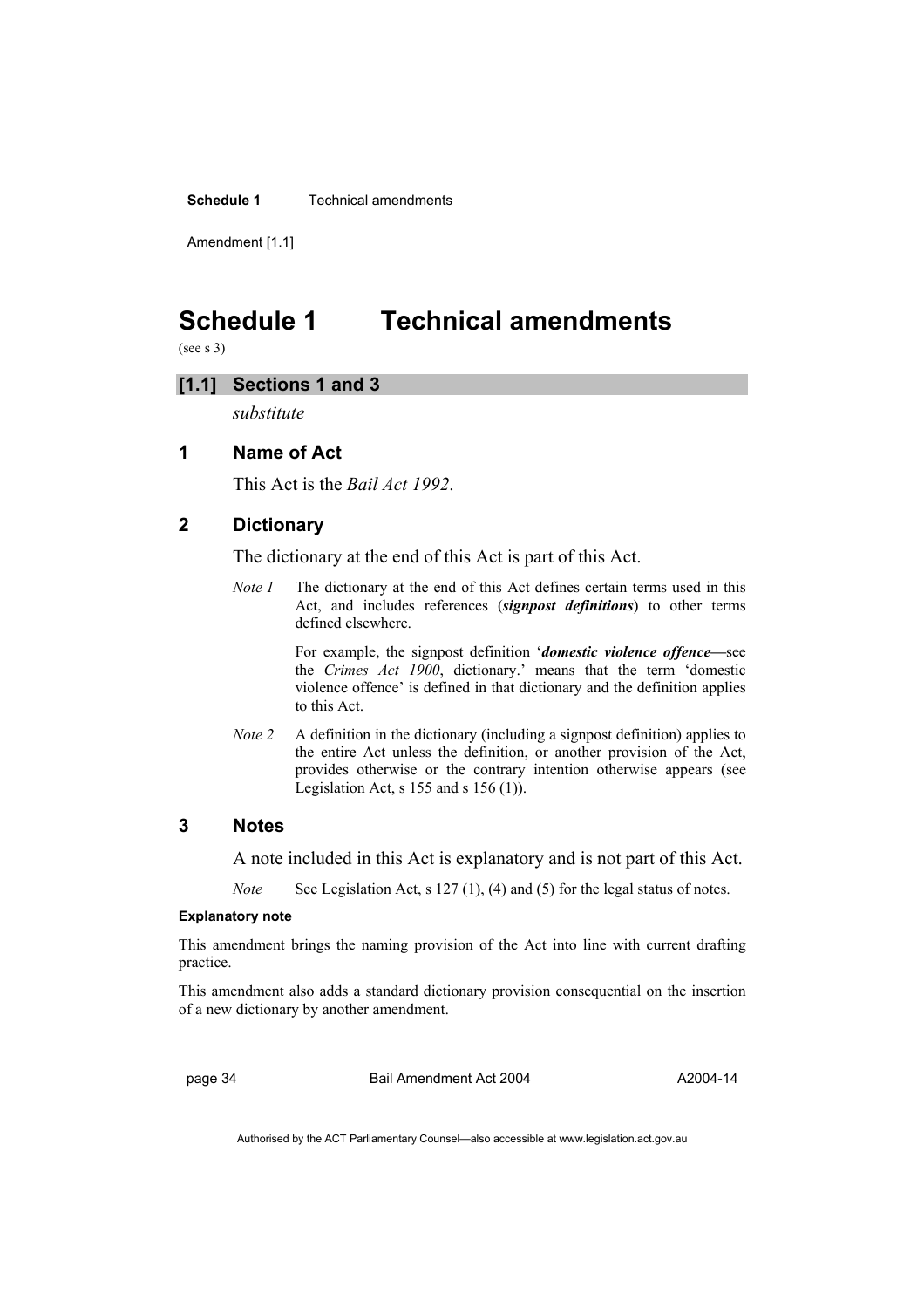#### Technical amendments **Schedule 1**

Amendment [1.2]

The definitions in section 3 (1) are inserted into the new dictionary. The substance of section 3 (4) and (5) has been included in definitions. Section 3 (2) has been amended and included in the new dictionary in another amendment. Section 3 (3) has been omitted as the expression *entering into a bail condition* is no longer used.

This amendment also adds a standard provision about the legal status of notes.

#### **[1.2] Section 4**

*substitute* 

### **4 Act applies to children**

This Act applies to a person whether or not the person is an adult.

#### **Explanatory note**

This amendment updates language. *Adult* is defined in the Legislation Act, dictionary, part 1.

#### **[1.3] Section 30 (4), note**

#### *substitute*

*Note 1* For how documents may be served, see Legislation Act, pt 19.5.

*Note 2* If a form is approved under s 58 for a notice, the form must be used.

#### **Explanatory note**

This amendment is consequential on the following amendment and inserts a standard note about the service of documents.

### **[1.4] Section 30 (5) and (6)**

*omit* 

#### **Explanatory note**

This amendment omits provisions made unnecessary by the service provisions of the Legislation Act.

A2004-14

Bail Amendment Act 2004

page 35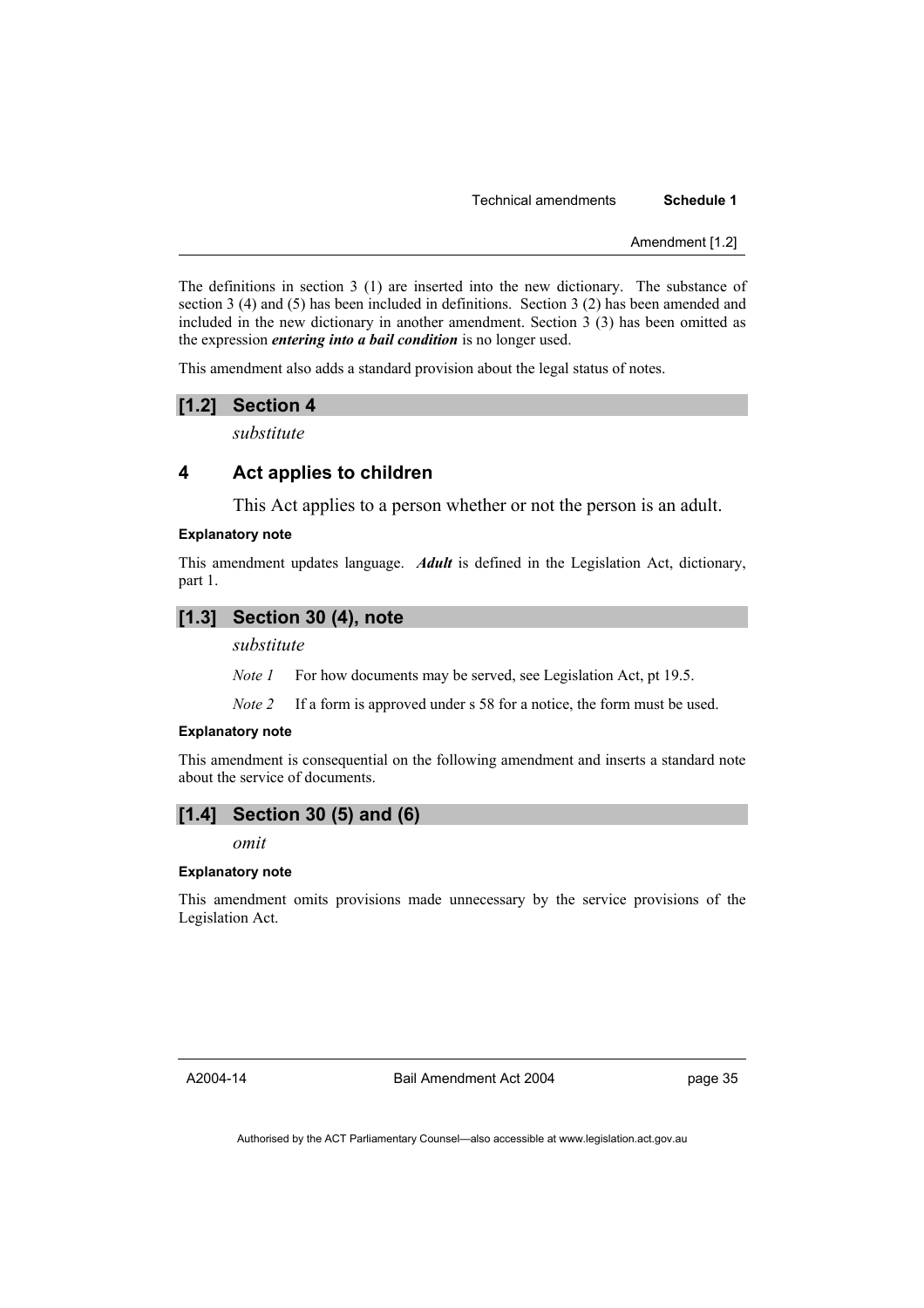#### **Schedule 1 Technical amendments**

Amendment [1.5]

#### **[1.5] Section 30**

*renumber subsections when Act next republished under Legislation Act* 

#### **Explanatory note**

This amendment is consequential on the previous amendment.

#### **[1.6] Section 57 (1)**

*omit* 

or the *Bail (Consequential Amendments) Act 1992*,

#### **Explanatory note**

This amendment omits an obsolete reference to transitional provisions.

## **[1.7] Section 57 (2)**

*substitute* 

 (2) This Act does not affect the *Bill of Rights 1688* 1 Will and Mary sess 2 c 2.

#### **Explanatory note**

This amendment updates language and omits an obsolete reference to the *Imperial Acts Application Act 1986*.

## **[1.8] New dictionary**

*insert* 

## **Dictionary**

(see s 3)

*Note 1* The Legislation Act contains definitions and other provisions relevant to this Act.

- *Note 2* For example, the Legislation Act, dict, pt 1, defines the following terms:
	- Act (see s 7)
	- adult
	- child

page 36 Bail Amendment Act 2004

A2004-14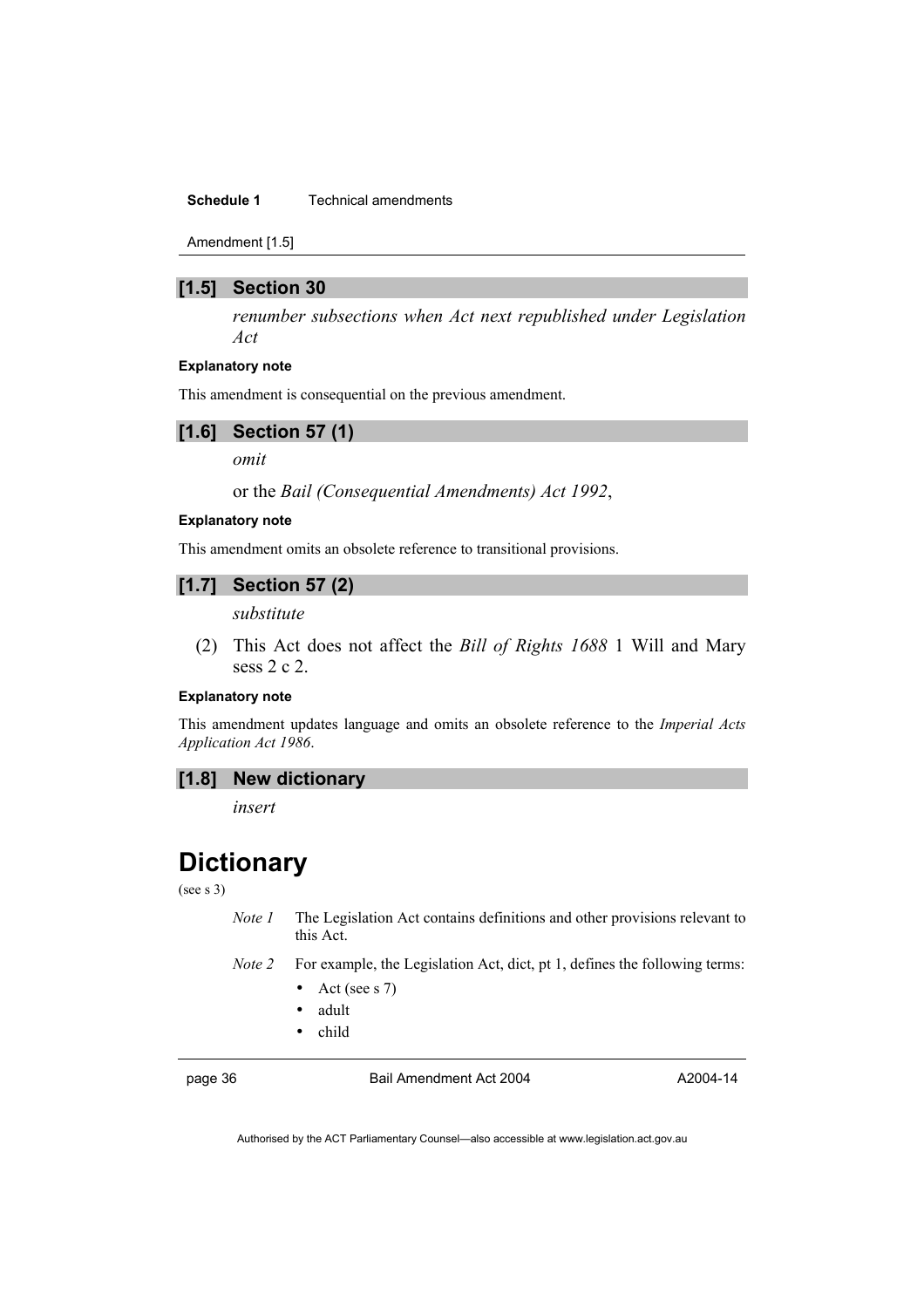#### Technical amendments **Schedule 1**

Amendment [1.8]

- Chief Magistrate
- chief police officer
- director of corrective services
- domestic partner (see s  $169(1)$ )
- indictable offence (see s  $190(1)$ )
- judge
- magistrate
- Magistrates Court
- mental health tribunal
- penalty unit (see s 133)
- police officer
- public trustee
- **State**
- Supreme Court
- the Territory.

*appeal* includes an application for leave to appeal and an appeal proceeding.

*applicable bail criteria*, for a decision about bail, means criteria under any of the following provisions applying to the decision:

- (a) section 9D (Bail for serious offence committed while charge for another is pending or outstanding);
- (b) section 9F (Domestic violence offence—bail by authorised officer);
- (c) section 22 (Criteria for granting bail to adults);
- (d) section 23 (Criteria for granting bail to children).

#### *authorised officer* means—

- (a) the chief police officer; or
- (b) a police officer exercising the functions of a superintendent or sergeant; or

A2004-14

Bail Amendment Act 2004

page 37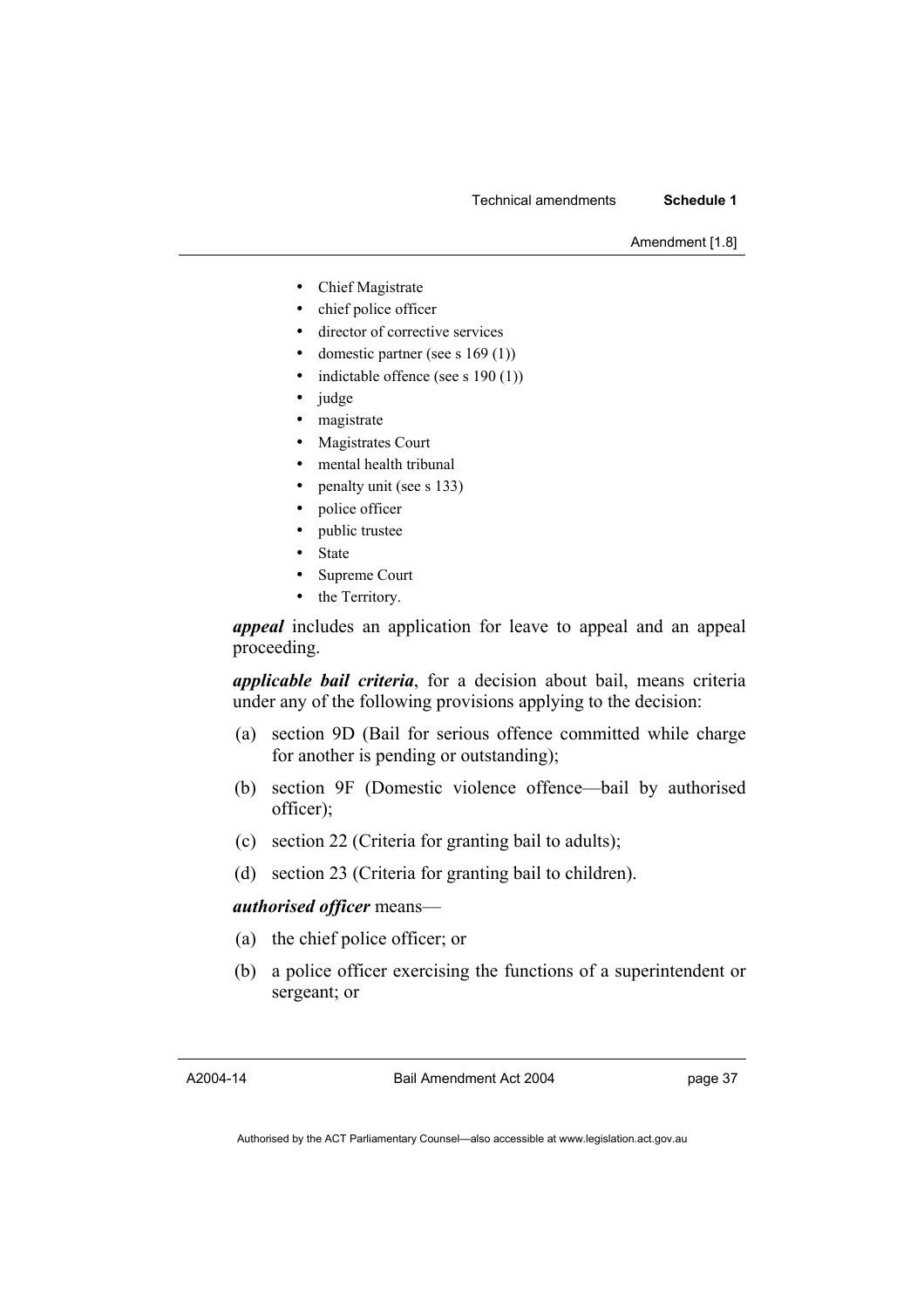#### **Schedule 1** Technical amendments

Amendment [1.8]

 (c) another police officer authorised in writing by the chief police officer.

*bail* means an authorisation granted to a person under this Act to be at liberty.

*bail condition* means a condition on which bail is granted.

*child*, of a person, includes a child—

- (a) who normally or regularly lives with the person; or
- (b) of whom the person is a guardian.

*court* means the Supreme Court or Magistrates Court.

*domestic violence offence*—see the *Crimes Act 1900*, dictionary.

*grant*, in relation to bail (other than in section 22 (Criteria for granting bail to adults) or section 23 (Criteria for granting bail to children)), includes continue.

*offence* includes—

- (a) an alleged offence; and
- (b) except for sections  $8(1)(a)$  and  $9(1)$ 
	- (i) a breach of the peace or an apprehended breach of the peace; and
	- (ii) breach of a recognisance or an order mentioned in section 8A (1).

*relevant person—*see the *Crimes Act 1900*, dictionary.

*surety*, in relation to an accused person, means a person other than the accused person who is subject to a liability under a bail condition mentioned in section 25 (1).

*undertaking to appear* means an undertaking given under section 28 (1).

page 38 Bail Amendment Act 2004

A2004-14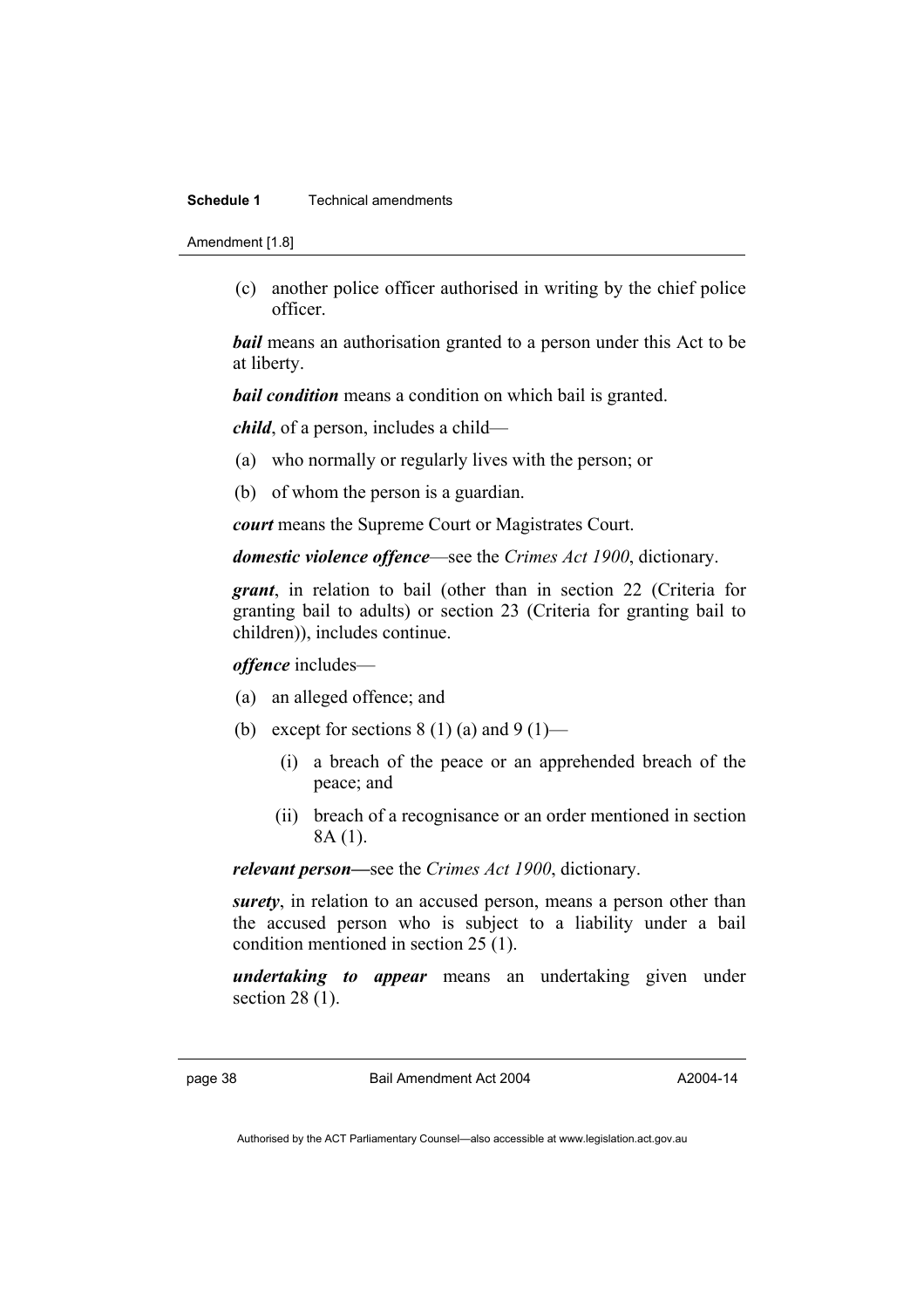*victim* in relation to an accused person, means—

- (a) a person (the *primary victim*) who suffers harm—
	- (i) in the course of, or because of, the commission of an offence of which the accused person is accused; or
	- (ii) in the course of assisting a police officer in the exercise of the officer's power to arrest the accused person or to take action to prevent the commission of an offence of which the accused person is accused; or
- (b) if a primary victim dies because of the commission of an offence of which the accused person is accused—anyone who was financially or psychologically dependent on the primary victim immediately before his or her death.

#### **Explanatory note**

This amendment inserts a dictionary that incorporates all the definitions currently in section 3 (Interpretation) that are still needed. The definitions have, where necessary, been revised to bring them more closely into line with current drafting practice and, if there are equivalent definitions in the *Crimes Act 1900*, been signposted to that Act.

The definition of *clerk* is no longer needed.

The definition of *judge* is unnecessary because the term is defined in the Legislation Act, dictionary, part 1.

The signpost definition of *outstanding* is unnecessary because it is not used outside section 9D, where it is defined.

The signpost definition of *pending* is unnecessary because it is not used, in the sense in which it is defined, outside section 9D, where it is defined for that section.

The definition of *relative* has been omitted because it defines an expression used in the definition of *relevant person* only and is therefore picked up by the signpost definition of *relevant person*.

The definition of *remand centre* is unnecessary because the term is defined in the Legislation Act, dictionary, part 1.

The signpost definition of *serious offence* is not necessary because it is not used outside section 9D, where it is defined.

A2004-14

Bail Amendment Act 2004

page 39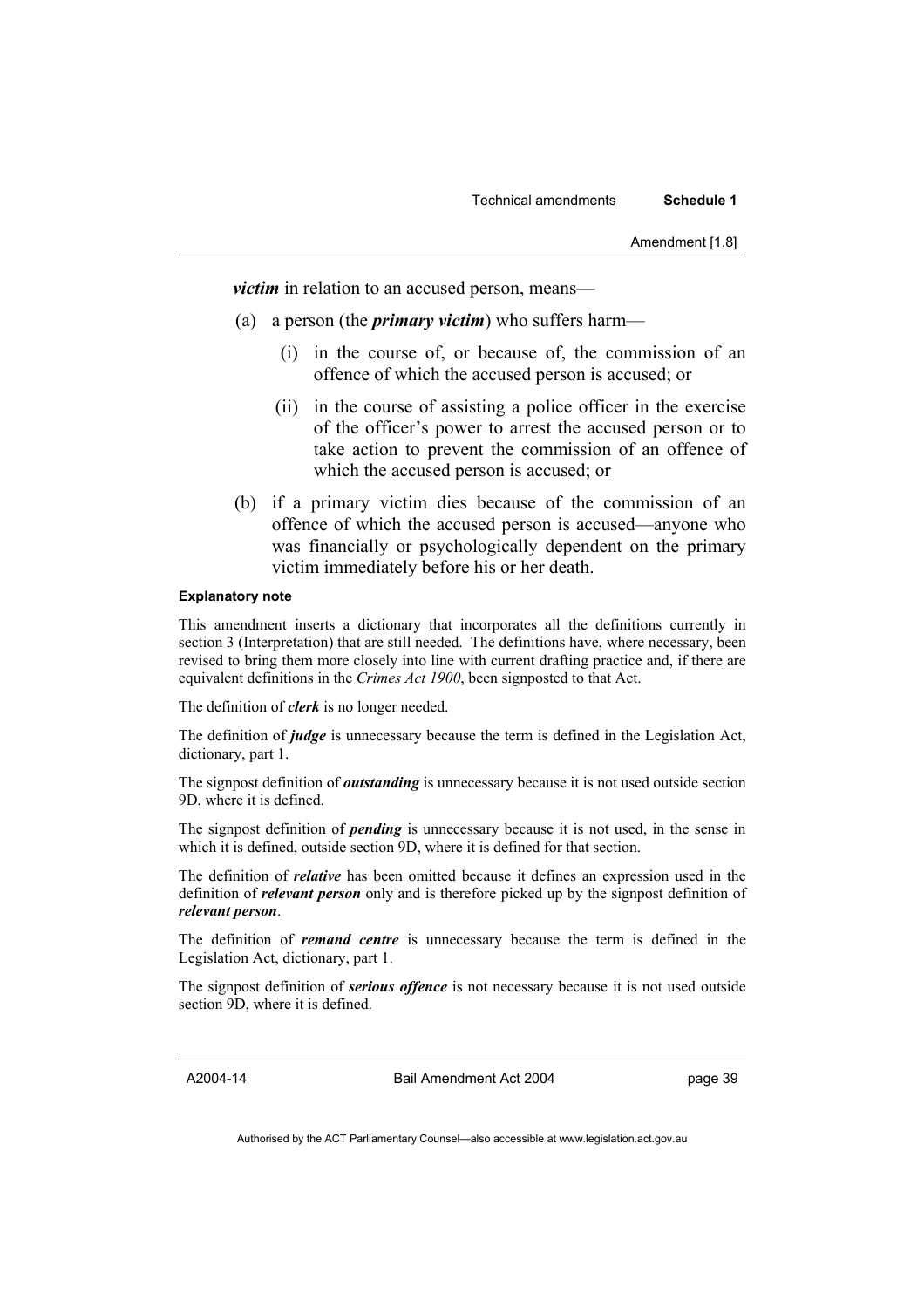**Schedule 2** Other amendments<br> **Part 2.1** Crimes Act 1900 **Part 2.1** Crimes Act 1900 Amendment [2.1]

# **Schedule 2 Other amendments**

(see s 3)

## **Part 2.1 Crimes Act 1900**

**[2.1] Sections 215 and 216** 

*omit* 

## **[2.2] Section 309 (4), definition of** *authorised officer*

*substitute* 

*authorised officer*—see the Bail Act, dictionary.

**[2.3] Dictionary, definition of** *bail undertaking omit* 

## **Part 2.2 Magistrates Court Act 1930**

## **[2.4] Section 70**

*substitute* 

## **70 Remand of defendant**

- (1) This section applies if the court considers it is necessary or desirable to adjourn the hearing of a proceeding for an indictable offence—
	- (a) because of the absence of witnesses; or
	- (b) for any other reasonable cause.
- (2) The court may—
	- (a) adjourn the hearing; and
	- (b) remand the defendant into the custody of the administrator—

page 40 Bail Amendment Act 2004

A2004-14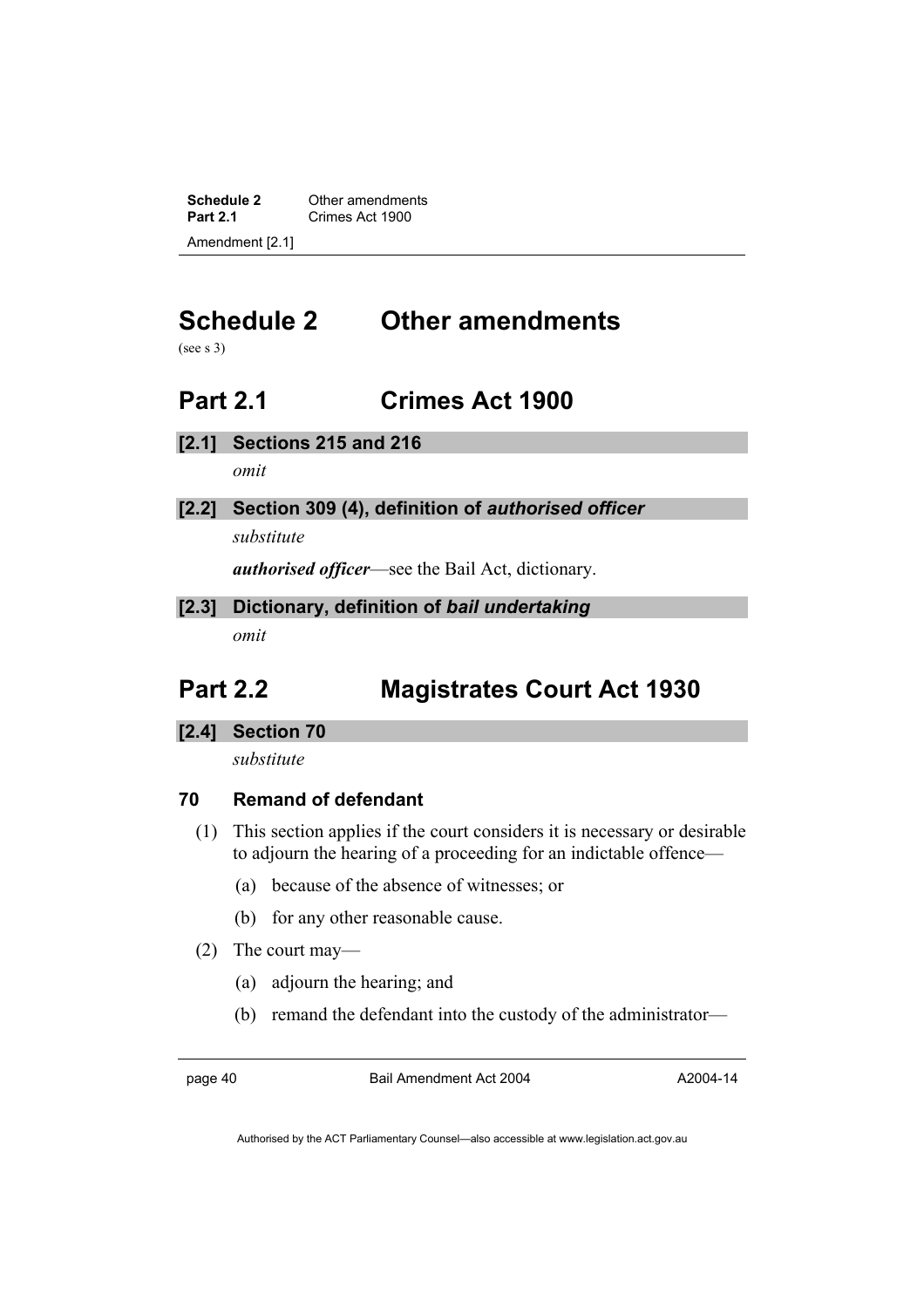- (i) by warrant; or
- (ii) if the period of remand is not longer than 3 days—by an order made orally.
- (3) Any single period of remand under this section must be no longer than—
	- (a) 28 days; or
	- (b) if the defendant chooses to be remanded for a longer period without review—a longer period that the court considers reasonable.
- (4) The warrant or order must direct the administrator to—
	- (a) keep the defendant in custody for a stated period; and
	- (b) bring the defendant before the court at a stated time and place for the hearing.
- (5) If the warrant or order gives a transfer direction to all police officers, the direction is taken to be given to each police officer and may be executed by any police officer.
- (6) If the warrant or order gives a transfer direction to all escorts, the direction is taken to be given to each escort and may be executed by any escort.
- (7) In this section:

*transfer direction* means a direction that the defendant be taken, safely transported and delivered into the custody of the administrator.

A2004-14

Bail Amendment Act 2004

page 41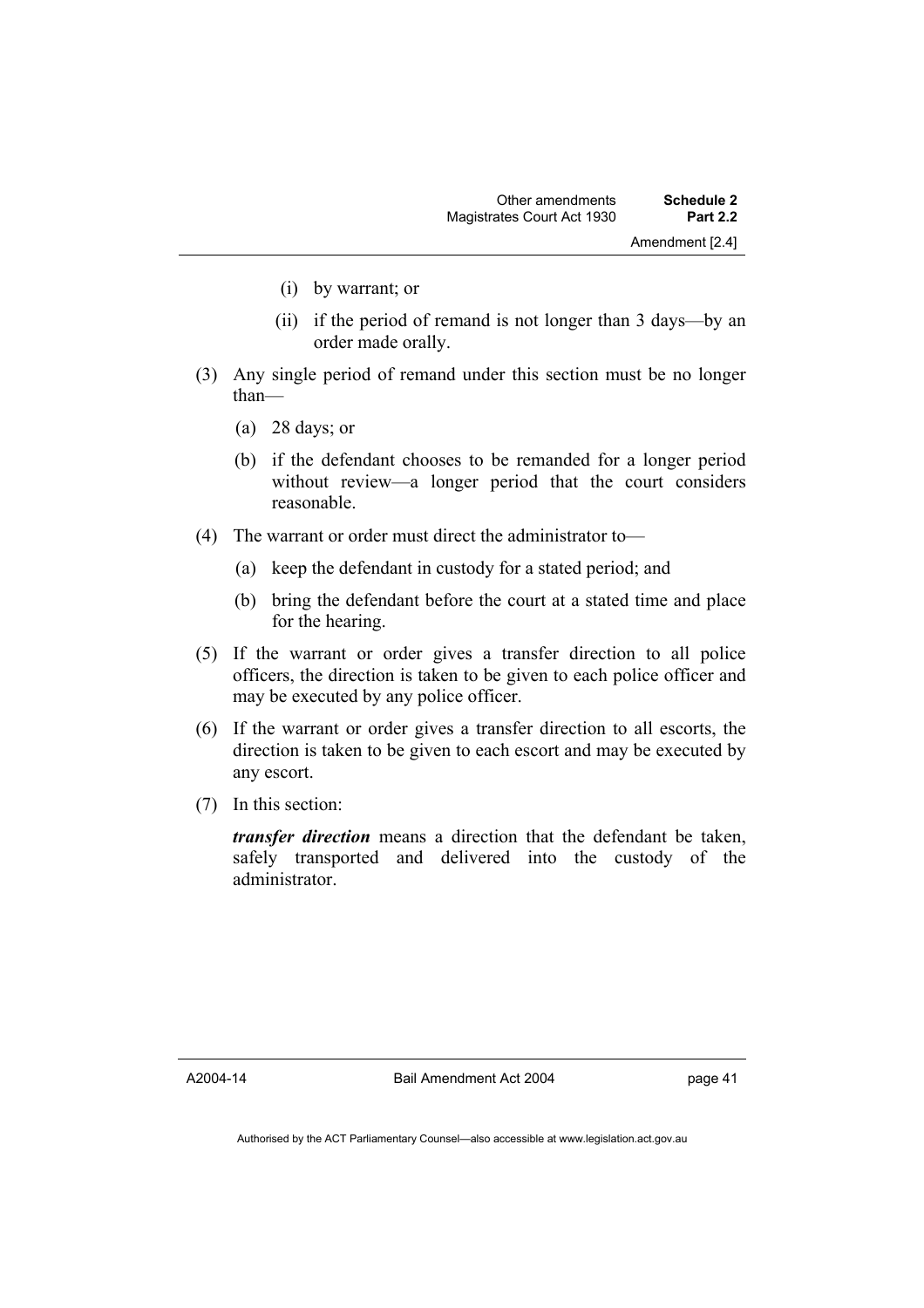**Schedule 2** Other amendments<br>**Part 2.3** Mental Health (Treat **Part 2.3** Mental Health (Treatment and Care) Act 1994

Amendment [2.5]

## **Part 2.3 Mental Health (Treatment and Care) Act 1994**

## **[2.5] Section 4, definition of** *referring officer***, paragraph (c)**

### *substitute*

- (c) a member of the staff of the director of public prosecutions who is responsible for the prosecution of an offence against the person; or
- (d) if the person is required to accept supervision by someone else as a condition of bail under the *Bail Act 1992*—that other person.
- *Note* Under the *Bail Act 1992*, s 25 (2) and s 26 (2), an adult may be supervised by the director of corrective services and a child may be supervised by the chief executive under the *Children and Young People Act 1999*, ch 6 (Young Offenders).

### **Endnotes**

#### **1 Presentation speech**

Presentation speech made in the Legislative Assembly on 11 December 2003.

#### **2 Notification**

Notified under the Legislation Act on 26 March 2004.

#### **3 Republications of amended laws**

For the latest republication of amended laws, see www.legislation.act.gov.au.

page 42 Bail Amendment Act 2004

A2004-14